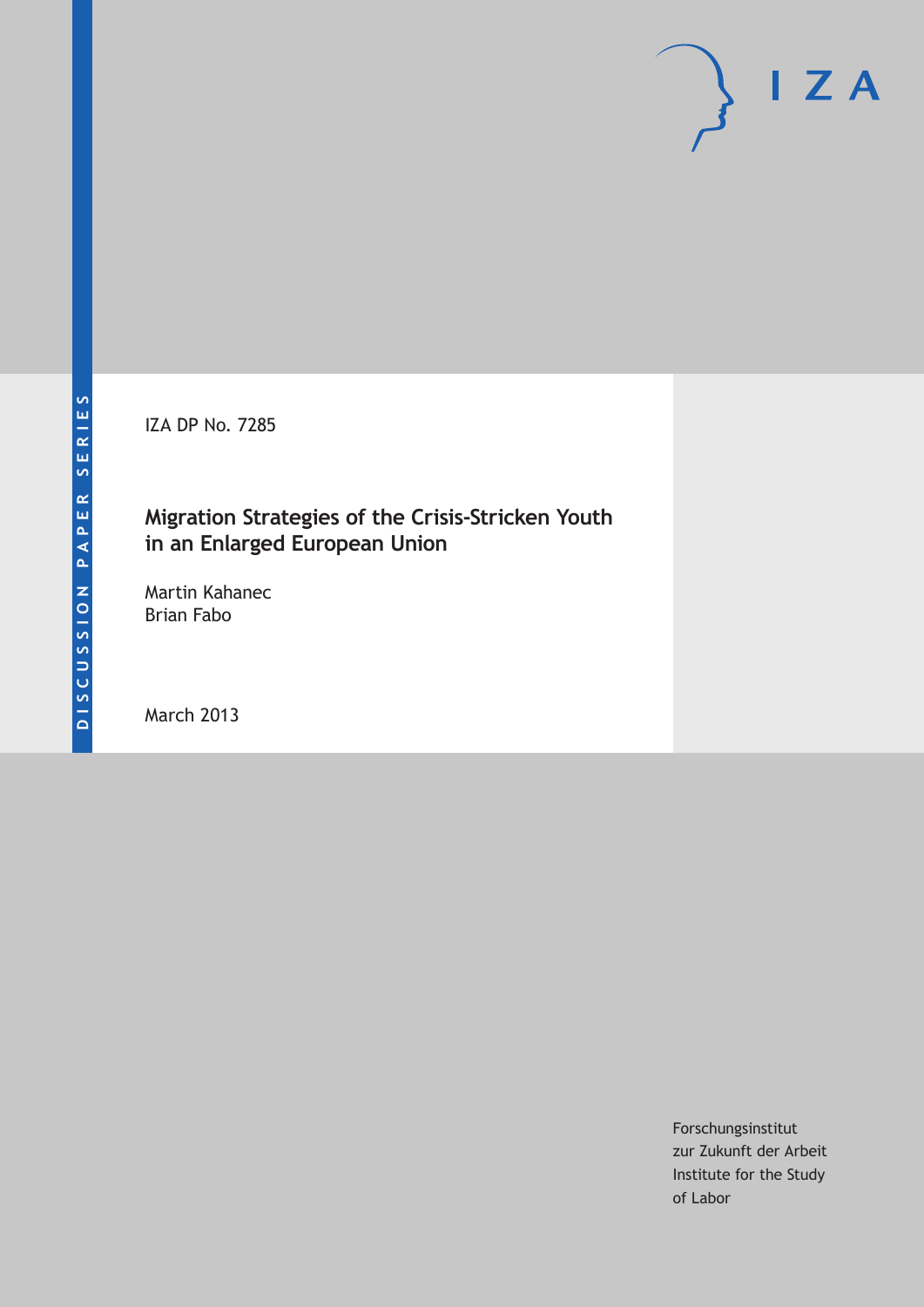# **Migration Strategies of the Crisis-Stricken Youth in an Enlarged European Union**

### **Martin Kahanec**

*Central European University, IZA and CELSI*

### **Brian Fabo**

*CELSI*

Discussion Paper No. 7285 March 2013

IZA

P.O. Box 7240 53072 Bonn Germany

Phone: +49-228-3894-0 Fax: +49-228-3894-180 E-mail: [iza@iza.org](mailto:iza@iza.org)

Any opinions expressed here are those of the author(s) and not those of IZA. Research published in this series may include views on policy, but the institute itself takes no institutional policy positions. The IZA research network is committed to the IZA Guiding Principles of Research Integrity.

The Institute for the Study of Labor (IZA) in Bonn is a local and virtual international research center and a place of communication between science, politics and business. IZA is an independent nonprofit organization supported by Deutsche Post Foundation. The center is associated with the University of Bonn and offers a stimulating research environment through its international network, workshops and conferences, data service, project support, research visits and doctoral program. IZA engages in (i) original and internationally competitive research in all fields of labor economics, (ii) development of policy concepts, and (iii) dissemination of research results and concepts to the interested public.

IZA Discussion Papers often represent preliminary work and are circulated to encourage discussion. Citation of such a paper should account for its provisional character. A revised version may be available directly from the author.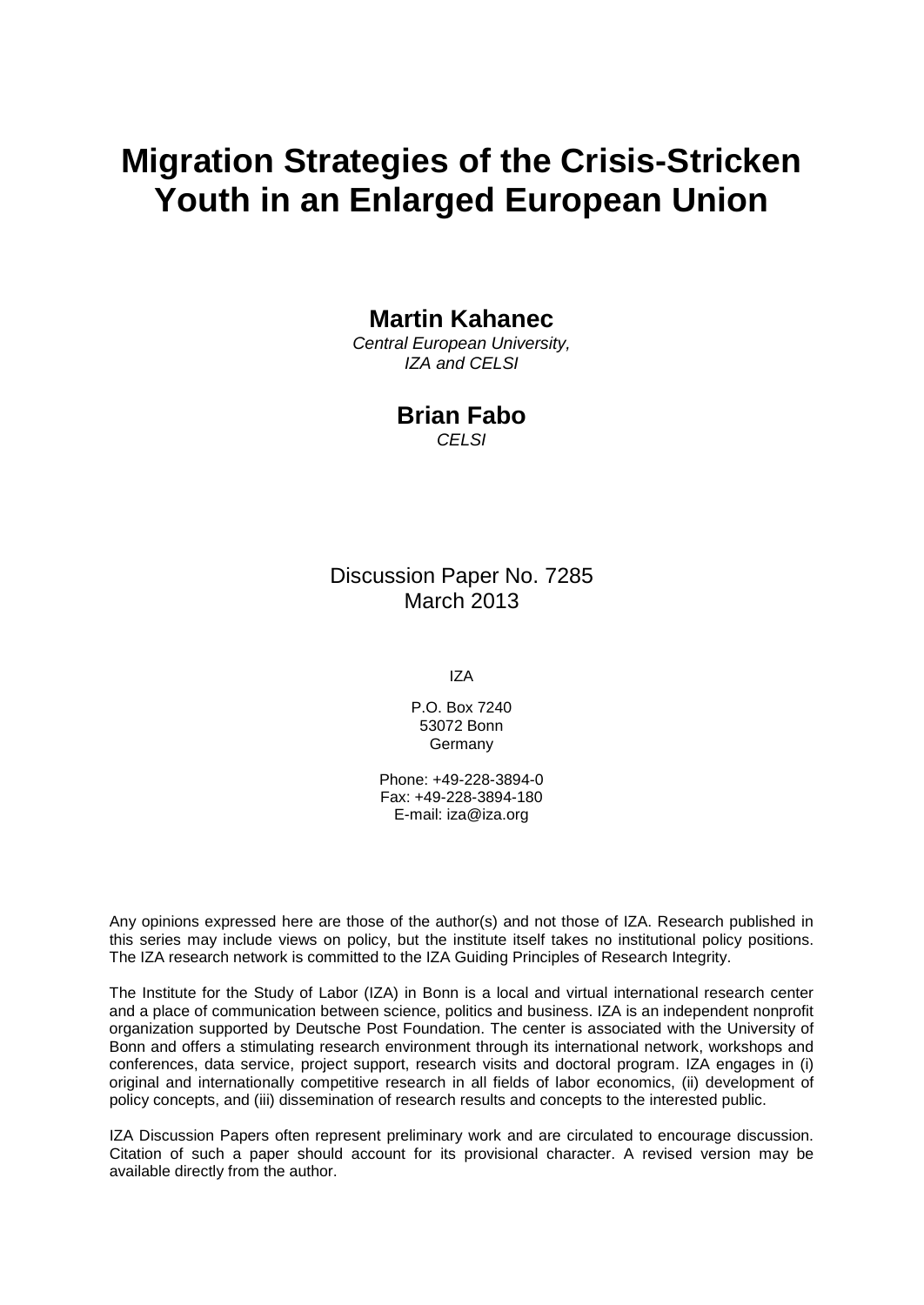IZA Discussion Paper No. 7285 March 2013

# **ABSTRACT**

# **Migration Strategies of the Crisis-Stricken Youth in an Enlarged European Union**

This paper studies the migration response of the youth from new EU member states to disparate conditions in an enlarged European Union at the onset of the Great Recession. We use the Eurobarometer data and probabilistic econometric models to identify the key drivers of the intention to work in another member state of European Economic Area (EEA) and their expected duration. We find that migration intentions are high among those not married and among males with children, but both categories are also overrepresented among people with only temporary as opposed to long-term or permanent migration plans. Whereas age affects migration intentions negatively, education has no effect on whether working abroad is envisaged. However, conditional on envisaging to work abroad, completion of education (if after  $16<sup>th</sup>$  birthday) is associated with long-term (at least five years), but not permanent, migration plans. Finally, we find that socio-demographic variables explain about as much variation of migration intentions as self-reported push and pull factors and migration constraints.

JEL Classification: F22, J61

Keywords: EU labor markets, migration, youth, EU enlargement, labor mobility, free movement of workers, transitional arrangements, new member states, European Union

Corresponding author:

Martin Kahanec Department of Public Policy Central European University Nádor u. 11 H-1051 Budapest **Hungary** E-mail: [KahanecM@ceu.hu](mailto:KahanecM@ceu.hu)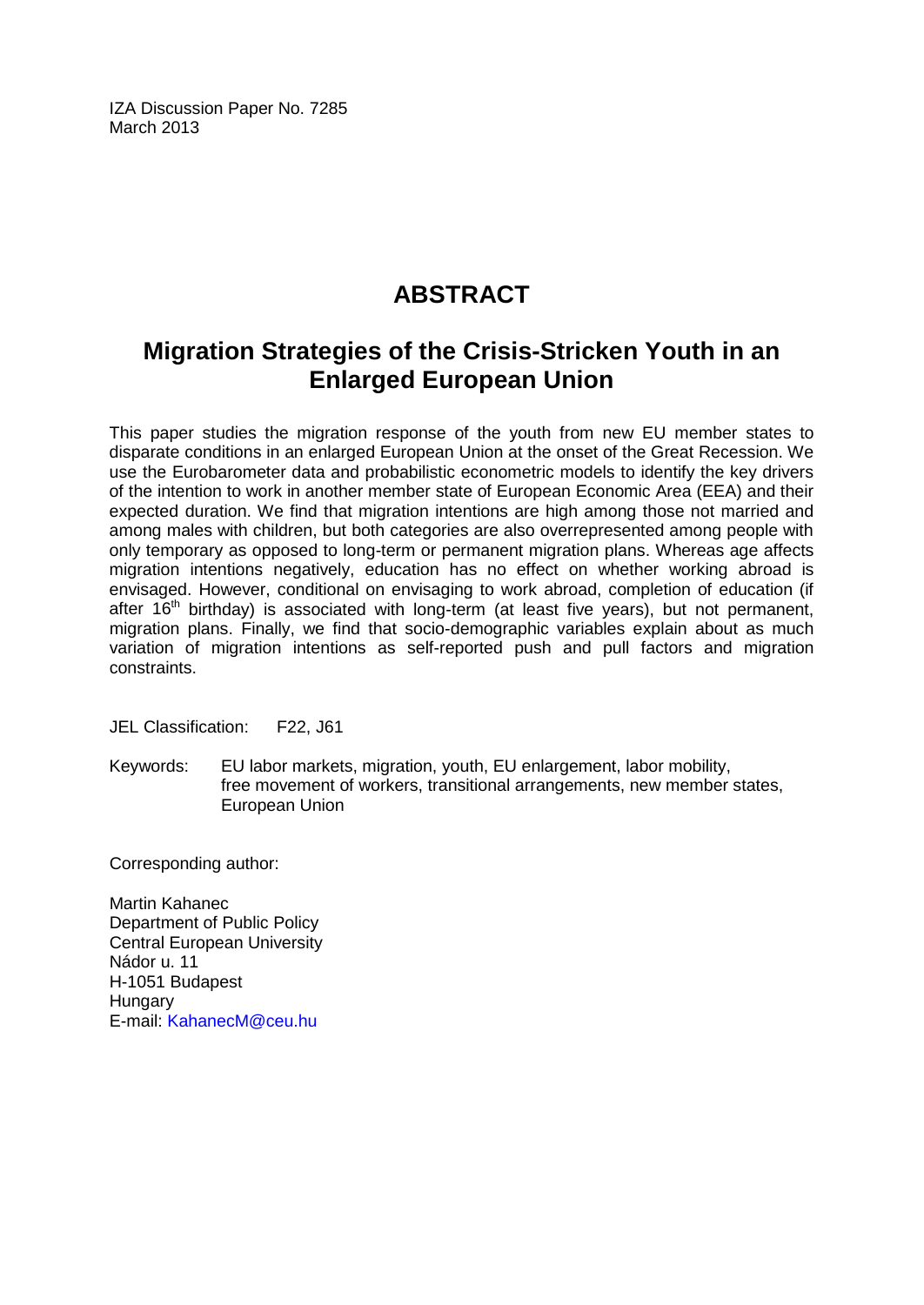#### **1. Introduction**

The 2004 and 2007 enlargements of the EU extended the freedom of movement to workers from twelve new member states mainly from Central and Eastern Europe.<sup>[1](#page-3-0)</sup> The ensuing migration generally proved to be a positive experience for European Union and the pre-enlargement fears from free labor mobility of new EU citizens turned out unjustified. No economically significant detrimental effects on the receiving countries' labor markets have been documented, nor has there been any evidence for statistically significant welfare shopping.<sup>[2](#page-3-1)</sup> Rather, there appear to have been positive effects on EU's productivity. $3$  The sending countries face some risks of losing their young and skilled labor force, but free labor mobility has relieved them of some redundant labor and the associated fiscal burden during the recession of the late 2000s and early 2010s. They have also profited from remittances, and the experience gained abroad proves useful upon return. [4](#page-3-3)

The severe economic slowdown of the late 2000s and early 2010s, also dubbed the Great Recession, abruptly changed the migration landscape in Europe. The youth has disproportionally borne the economic adversities caused by the economic shocks that

<span id="page-3-0"></span><sup>&</sup>lt;sup>1</sup> Including Cyprus, the Czech Republic, Estonia, Hungary, Latvia, Lithuania, Malta, Poland, Slovakia and Slovenia in 2004 (EU10) and Bulgaria and Romania in 2007 (EU2). We denote the union of the two groups EU12, and EU8+2 whenever Cyprus and Malta are omitted.

<span id="page-3-2"></span><span id="page-3-1"></span> $\frac{2}{3}$  Kahanec and Zimmermann (2010).<br> $\frac{3}{3}$  Kahanec and Pytlikova (2013).

<span id="page-3-3"></span> $3<sup>4</sup>$  For a general account see Kahanec (2013b), Kahanec and Zimmermann (2010) and Kureková (2011) and the literature cited in these works. Concerning the possible negative effects see e.g. Kahancová and Kaminska (2010) on the effect of out-migration on wages, Anderson et al. (2006) and Blanchflower and Lawton (2010) on migrants' life satisfaction, and Meardi (2011) and Galgóczi et al. (2012) on how enlargement interacted with the social fabric of Europe. For a general review of European migration see Zaiceva and Zimmermann (2008) and Zimmermann (2005).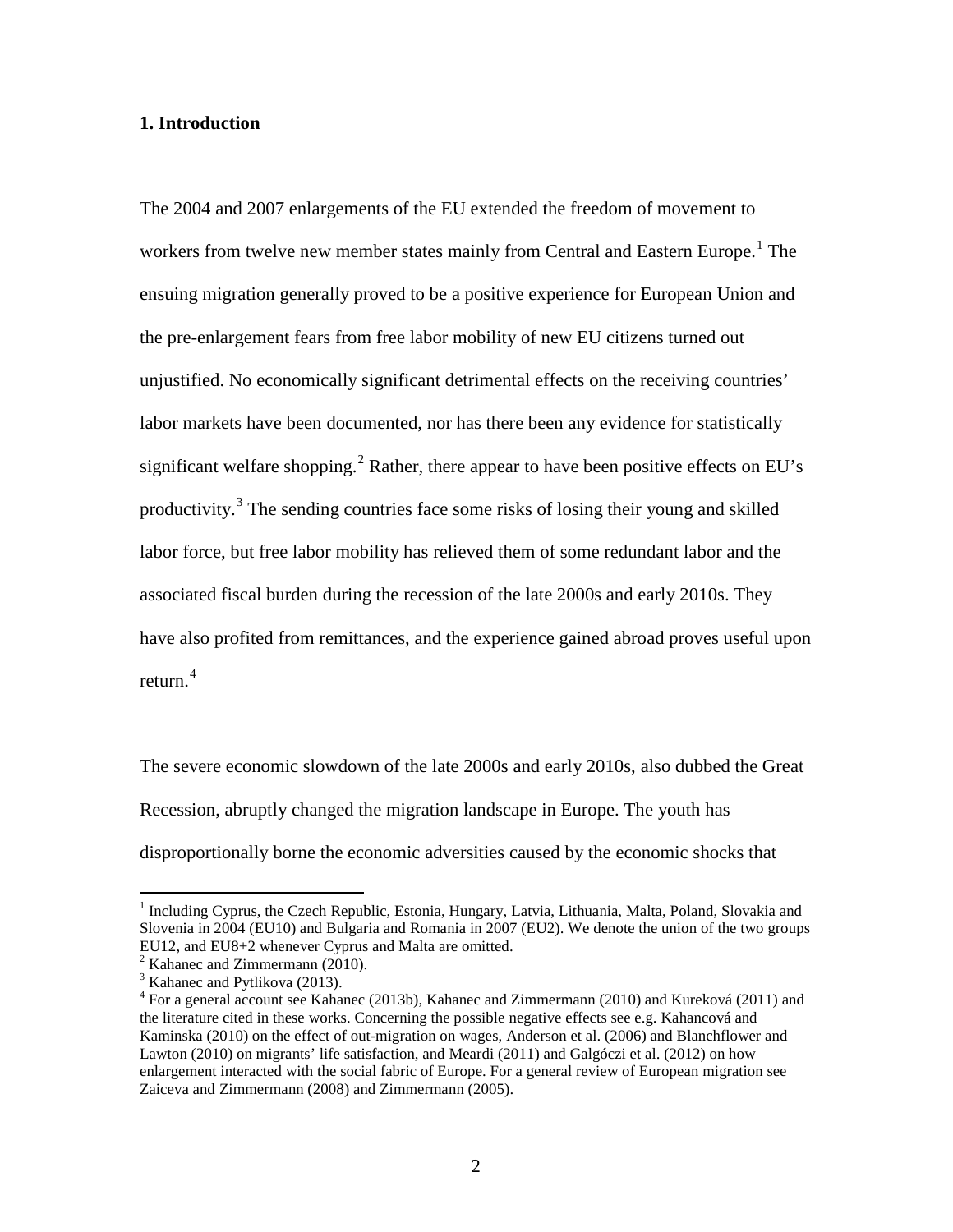asymmetrically affected countries and sectors in the European Union, struggling with exceptionally high unemployment rates in many EU member states. Whereas before the Great Recession many young workers from the new member states could have afforded ignoring the option of seeking employment abroad, or perceived it just as a luring option, during the crisis for many of them this option turned to be the only possibility of finding a job.

The migration response of the youth from the new member states to the changing economic conditions has not yet been well documented. And yet their response critically conditions the capacity of the European Union, and the European Monetary Union in particular, to absorb asymmetric economic shocks and thus the European integration project itself. Indeed, the long-run capacity of the European Union to deal with global economic challenges crucially depends on the degree of mobility of its labor force. In this regard, permanent moves help to absorb current economic disparities, but do not provide for increased capacity to absorb ensuing economic shocks. Temporary migration trajectories, on the other hand, provide for a labor force that is more responsive to economic fluctuations. On the background of aging populations, the temporal nature of youth mobility is of key importance from the perspective of the economic potential and welfare sustainability in the sending countries.

In the spirit of Hirschman (1970), from the perspective of the sending countries, permanent out-migration of young people can be interpreted as an exit strategy driven by their frustration with the adverse labor market situation in the home country. On the other

3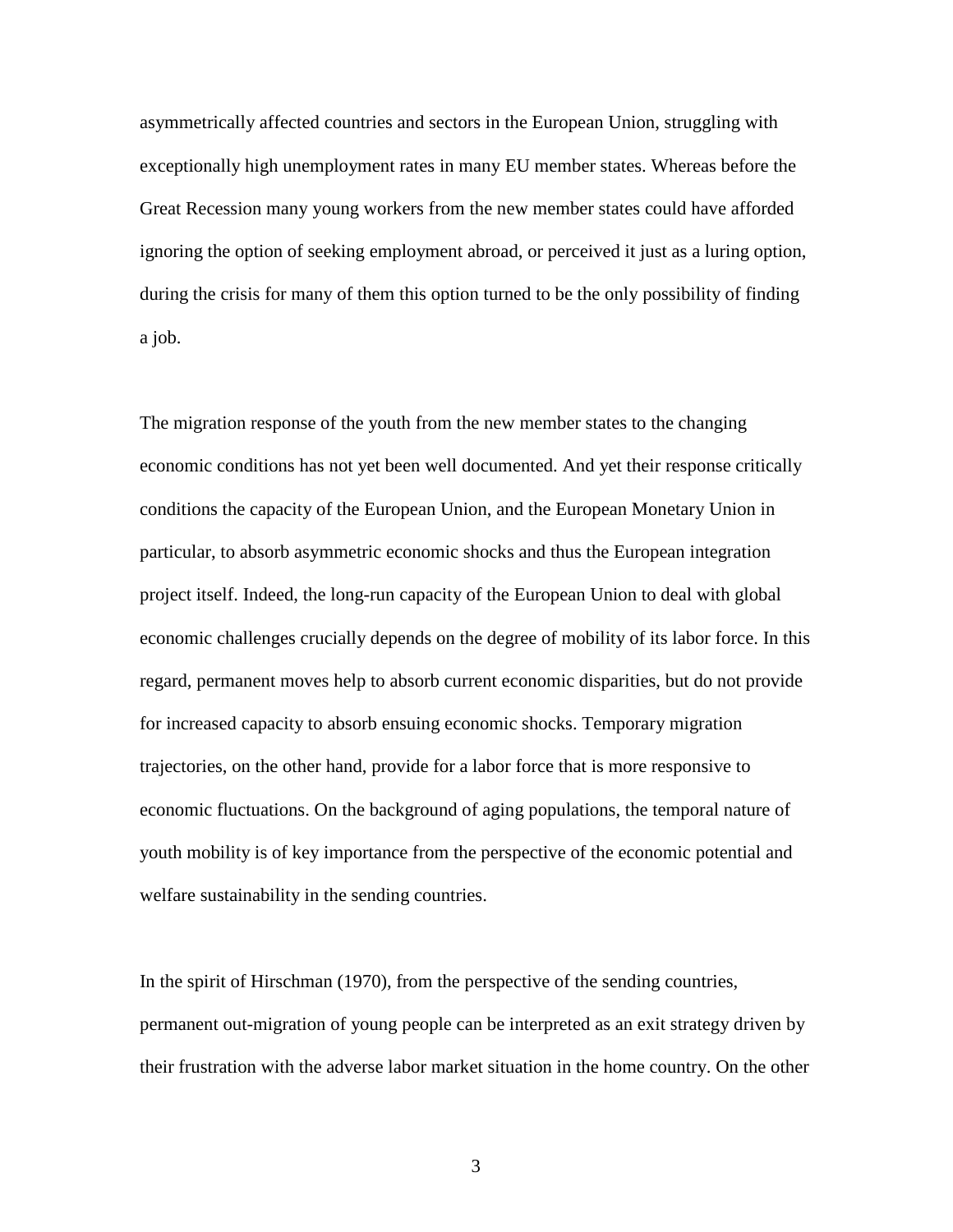hand, temporary out-migration rather implicitly represents voice as an artifact of changing economic opportunities across the European Union. Loyalty and other interfering variables, including push and pull factors, determine whether exit or voice prevails. $5$ 

This paper explores the preferences of the youth in the new member states over migration strategies in wake of the Great Recession of the late 2000s and early 2010s. We specifically distinguish mobility plans of short and long duration, and study the factors that determine the decision to move and—conditional on that decision— to stay in the destination country temporarily or permanently. For this purpose we utilize the Eurobarometer dataset 337, wave 72.5, from 2009—the year when the Great Recession started to fully affect EU labor markets. This dataset provides individual-level socioeconomic data including variables on migration intentions and their time frame. Binomial and ordered logistic regression models enable us to disentangle the main factors affecting migration intentions, including standard socio-economic variables as well as individual perceptions about key pull and push factors affecting their migration intentions.

We proceed as follows: Section 2 introduces the context of post-enlargement migration in the EU and briefly reviews the literature. Section 3 outlines the data and empirical strategy. Section 4 reports and interprets the result, and section 5 concludes.

<span id="page-5-0"></span> $\overline{a}$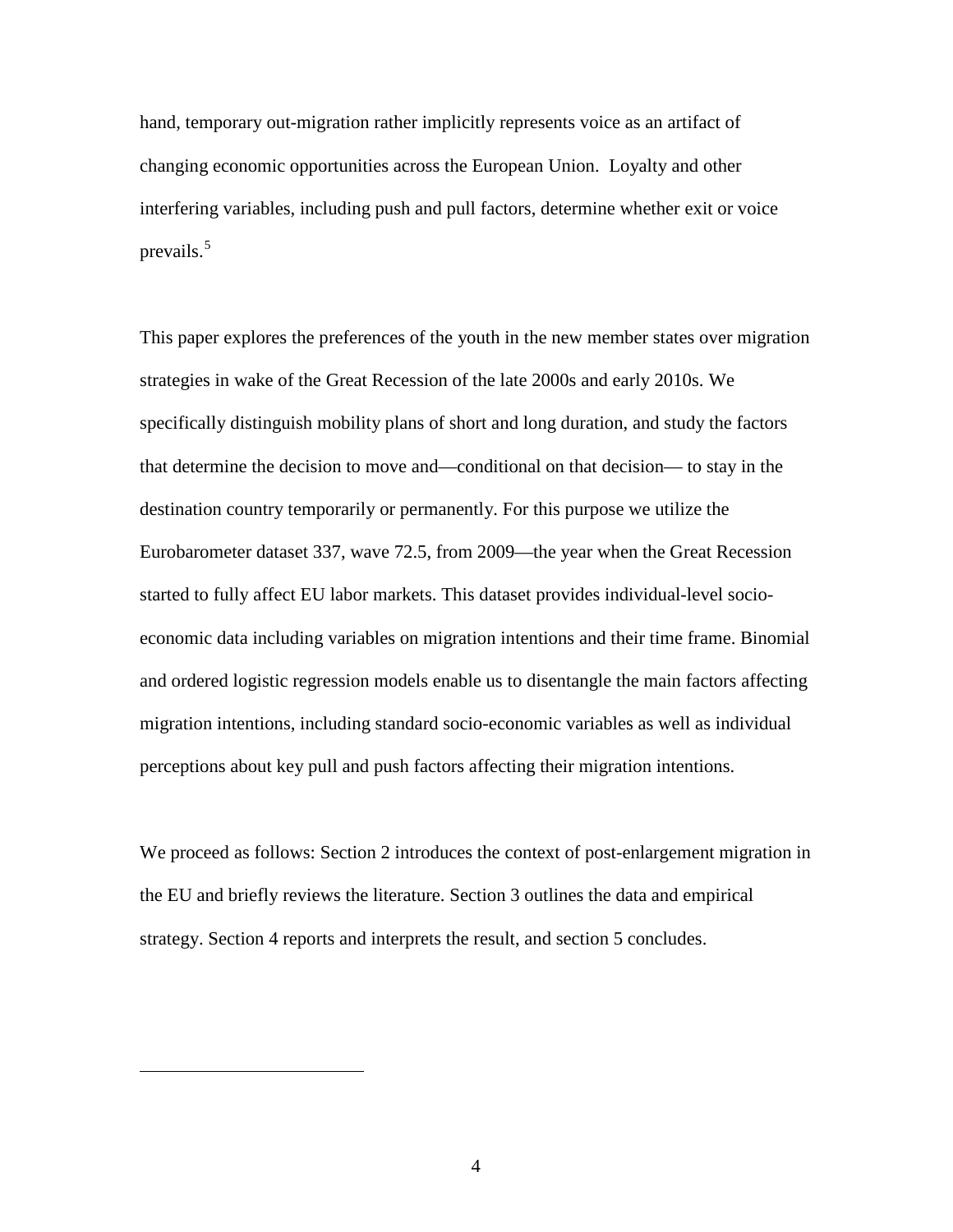# **2. The scale and composition of migration in the EU following its eastern enlargement**

The gradual extension of the right of free movement to new EU citizens brought about by the 2004 and 2007 enlargements enabled them to seek employment in the fifteen "old" EU member states  $(EU15)$ <sup>[6](#page-6-0)</sup>. The higher standard of living in the old member states lured many EU12 citizens to pursue their careers in the EU15. According to Holland et al. (2011), there were about one million citizens from the EU8 and almost another million from the EU2 in EU15 in 2004.<sup>[7](#page-6-1)</sup> Only five years after the first enlargement, in 2009, the combined number of citizens from the new member states in the EU15 reached almost five million, about equally split between the 2004 and 2007 entrants. This corresponds to 1.22 percent of the total EU15 population and 4.75 percent of the combined populations of new member states. [8](#page-6-2)

Figure 1 depicts some of the main migration trends in an enlarged EU from sending countries' perspective. We observe a much increased dynamics of migration after the 2004 enlargement, and relatively abrupt slow-down, but not cessation, during the Great Recession. Relative to their population, the lowest senders were the Czech Republic,

<span id="page-6-0"></span><sup>&</sup>lt;sup>6</sup> The so called transitional arrangements allowed old member states to impose restrictions on the access of new EU citizens to their labor markets based on a 2+3+2 formula, with restrictions reviewed after two and three years, but lifted after seven years. Whereas some countries opened up their labor markets immediately upon enlargement (e.g. the UK, Ireland and Sweden for the 2004 entrants) others kept the restrictions until the last moment (e.g. Austria and Germany for 2004 entrants). Kahanec (2013b) provides an up-to-date summary of the gradual liberalization. EU15 denotes Austria, Belgium, Denmark, Finland, France, Germany, Greece, Ireland, Italy, Luxembourg, the Netherlands, Portugal, Spain, Sweden, and the United Kingdom.

<span id="page-6-2"></span><span id="page-6-1"></span> $^7$  See Kahanec (2013b) on the limitations of the data.  $^8$  Kahanec, (2013b).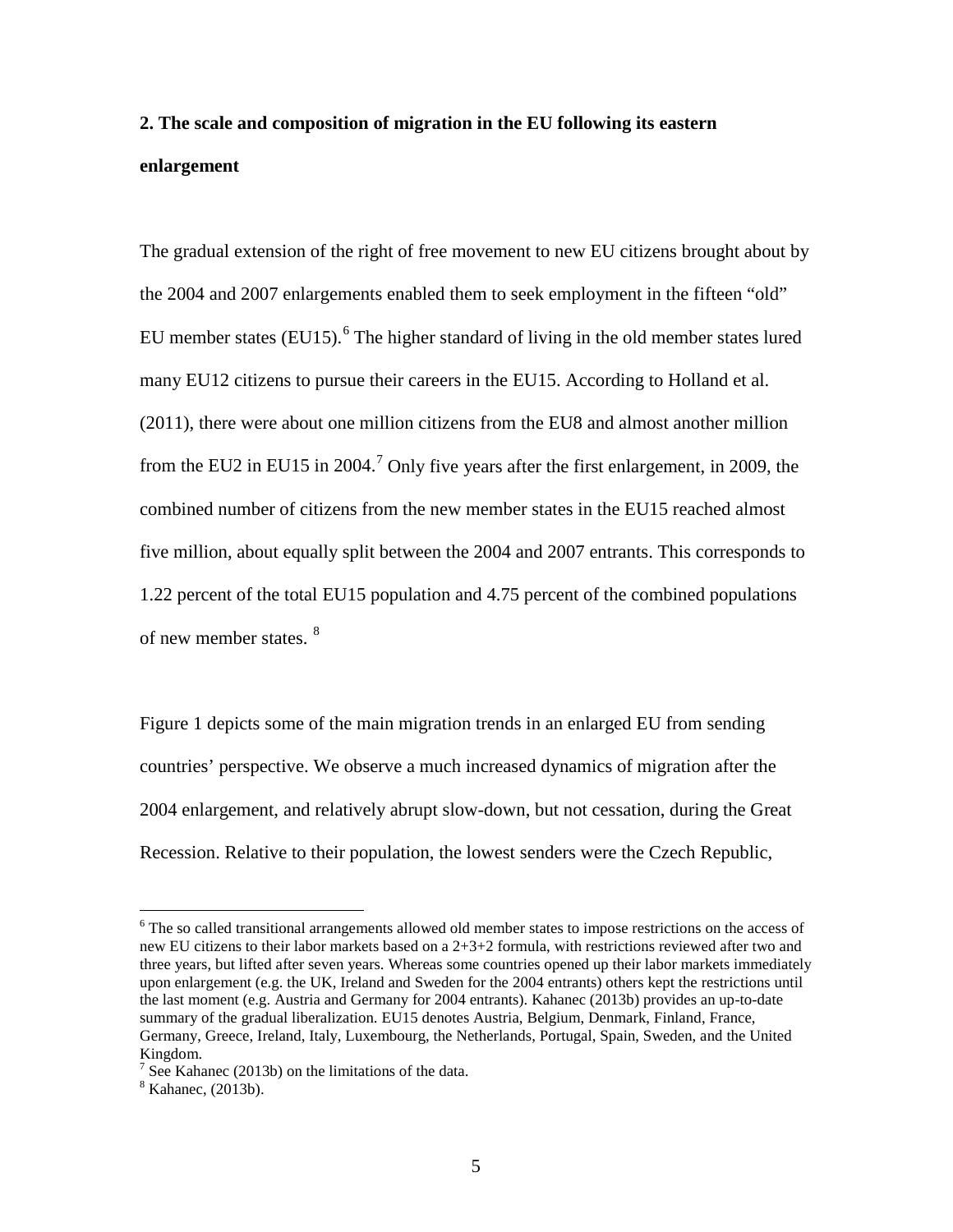Hungary and Slovenia; whereas the highest senders were Romania, Bulgaria and Lithuania. Most migrants came from Romania and Poland. As for the receiving countries, in 2009 Germany and the UK hosted about two thirds of all citizens of the new member states in the EU15, but the primary destinations for EU2 migrants were Spain and Italy.<sup>[9](#page-7-0)</sup> A major trend was that the traditional destinations for migrants from the new member states such as Germany or Austria lost their relative significance whereas an increasing share of these migrants targeted new destination countries, such as Ireland, the United Kingdom, or Spain.

Many of these movers were young workers and students, who generally only had limited labor market experience, were singles and had no children.  $^{10}$  $^{10}$  $^{10}$  As Figure 2 indicates, among migrants from the EU12 in the EU15 young people, aged 15 to 34, were overrepresented in most countries. As can be expected, the share of young people among migrants is significantly higher after 2004 when EU10 countries joined the EU in all the EU15 countries represented in Figure 2. The largest increase in youth mobility was observed in the Netherlands, Austria, but also Greece, Denmark, and France.

[Figure 1 around here]

[Figure 2 around here]

Generally speaking these young cohorts of migrants were gender-balanced although female-bias emerged in some countries. Among young migrants after 2004 the highest

<span id="page-7-1"></span><span id="page-7-0"></span> $\frac{9}{10}$  Kahanec, (2013b).<br><sup>10</sup> Kahanec and Zimmermann, (2010).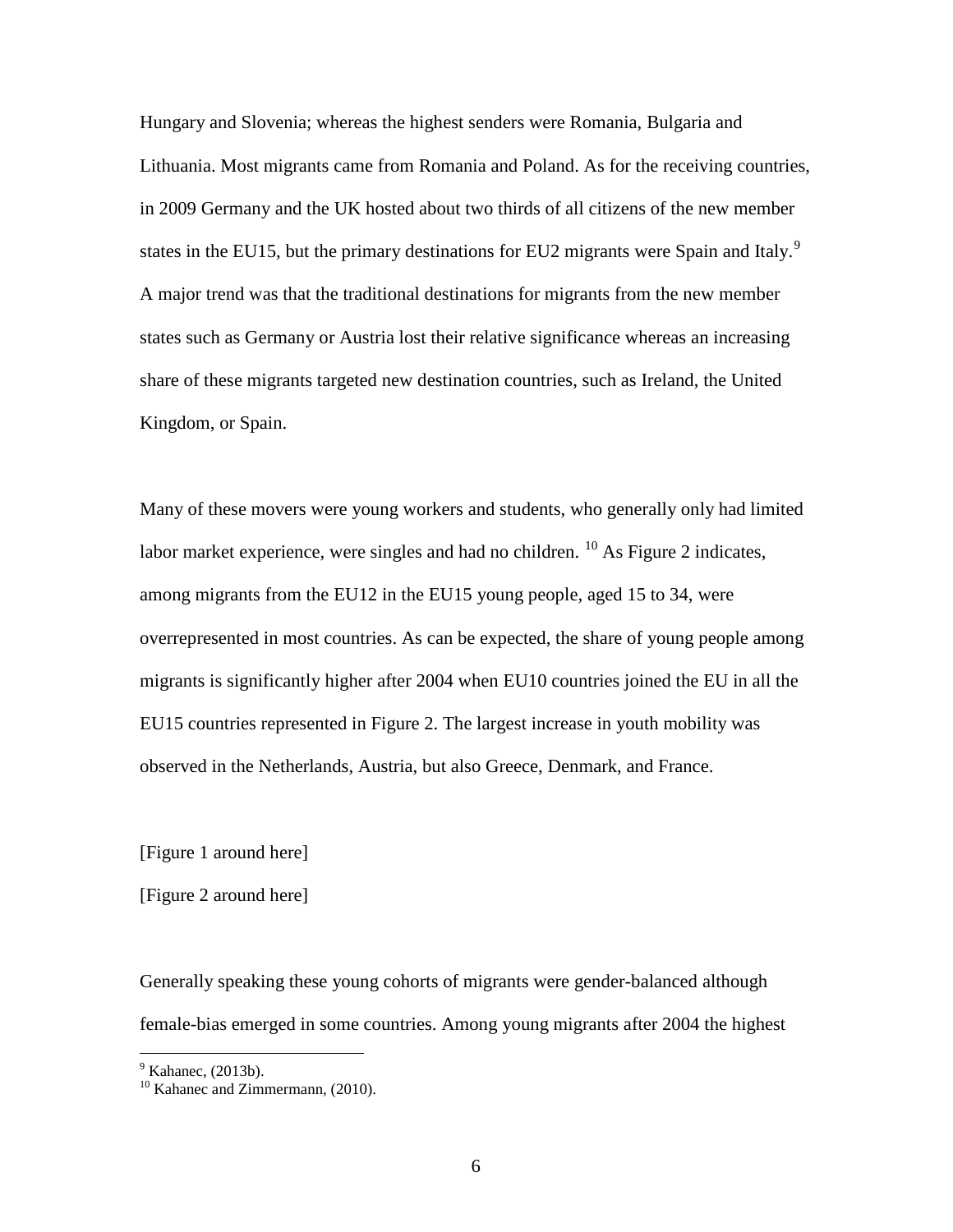proportion of females were observed in Austria, France, Greece, and the Netherlands (See Figure 2). On average post-enlargement migrants were well educated compared to the populations in the source but also destination countries (Kahanec and Zimmermann, 2010; Kahanec, 2013b).

[Figure 3 around here]

#### **3. The data and analytical framework**

The analysis in this paper is based on data from Special Eurobarometer 337, wave 72.5, conducted between  $13<sup>th</sup>$  November and  $9<sup>th</sup>$  December 2009. 26,761 inhabitants of the European Union member states were surveyed resulting in sample size of around 1000 observations per country.<sup>[11](#page-8-0)</sup> Probabilistic random sampling was employed to select surveyed households to ensure representativeness for the population of the EU member states aged 15 years or above.

A subset of the data has been selected for the purpose of this paper consisting of the residents of EU8+2 countries aged 15 to 35, broadly representing the youth in the new member states. From this subset we kept only those respondents that expressed desire to work in a European country, either their own or in another member state of the European Economic Area (EEA), but not elsewhere. Through these procedures, a sample of 2,240 young residents of EU8+2 was gained and used as a basis for statistical inference.

<span id="page-8-0"></span><sup>&</sup>lt;sup>11</sup> In the countries with smaller populations (e.g. Luxembourg, Malta and Cyprus) only about 500 observations were gathered.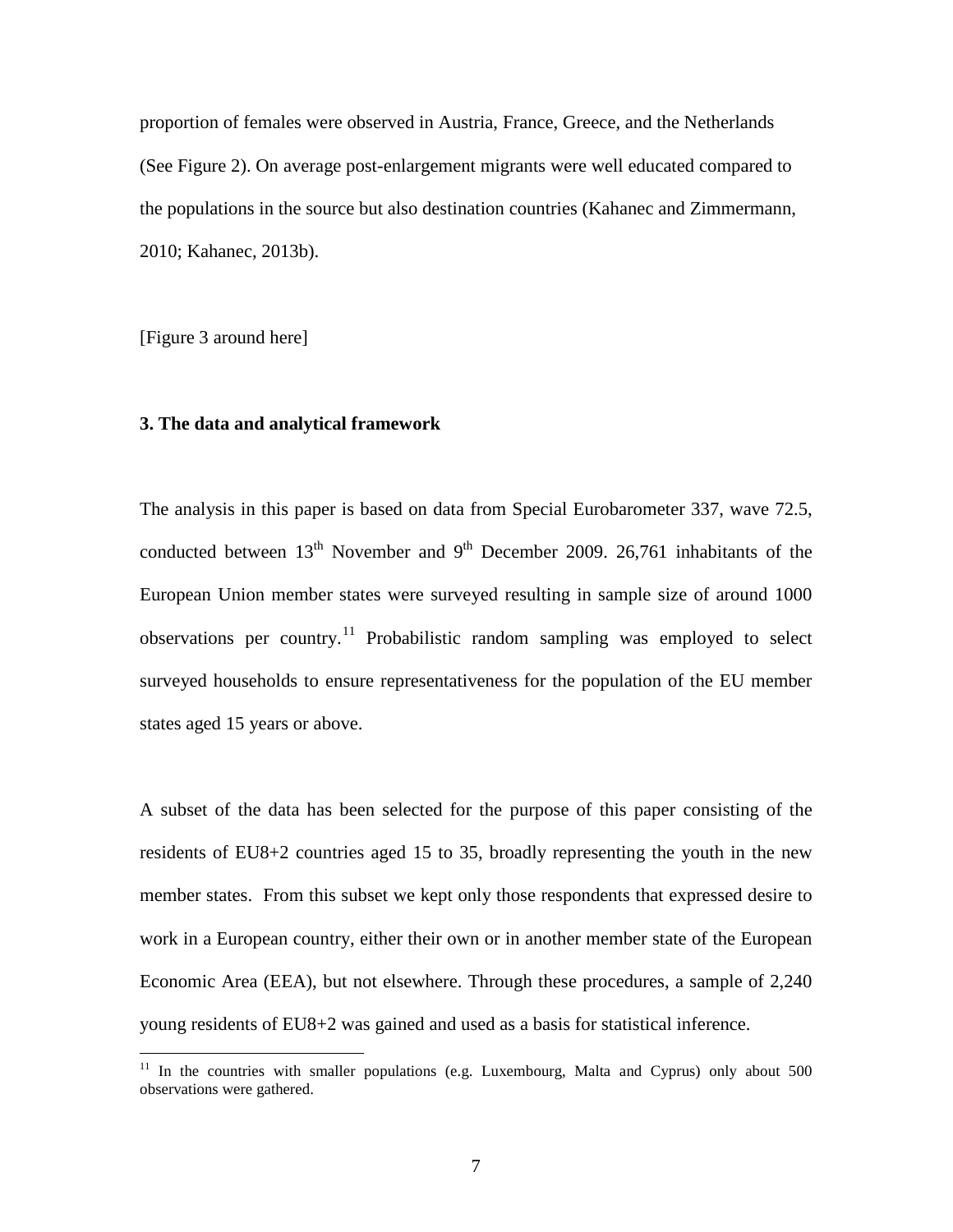The key dependent variables were constructed using three questions from the Eurobarometer dataset about respondents' expectations regarding their migration. The first question asked whether the respondent envisages to work in a country outside his or her own country at some time in the future (question QC10). Based on this question we constructed variable *Move* that is 1 if the answer is positive and zero otherwise. We then used question QC15: "If you do have an intention to work outside (own country), how long do you think you will be working there?" to measure the intended duration of stay abroad. The range of responses included the following options: a few weeks or less, a few months to less than 1 year, 1 year to less than 2 years, 2 years to less than 5 years, 5 years to less than 10 years, 10 years or more, as long as possible, until you retire, for the rest of your life. Based on this variable we constructed variable *Duration5* with 1 for those intending to work abroad at least five years, and 0 otherwise. Finally, we constructed variable *Permanent* based once again on the variable QC15, valued 1 if the respondent indicated desire to move "until you retired" or "for the rest of your life", and 0 otherwise.

#### [Figure 4 around here]

A number of socio-demographic characteristics were scrutinized in relation to the intentions of the surveyed individuals to work in another European country vis-à-vis staying in their own country, and the intended duration of working abroad. As evident from Figure 4, men are more likely to look for work beyond the borders of their own country. While approximately 70 per cent of young females in the EU8+2 signaled no desire for move, only a little more than a half of their male counterparts expressed similar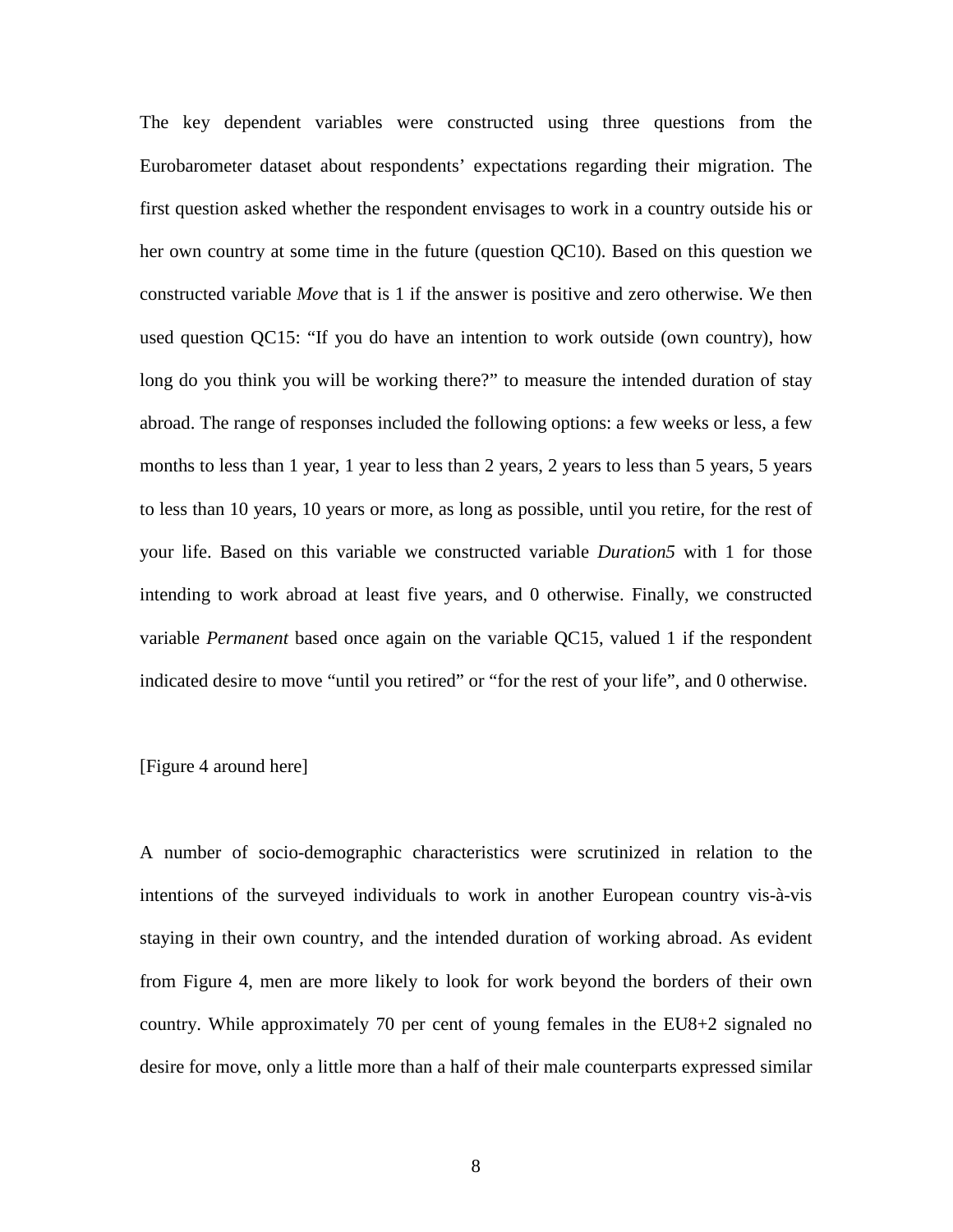intentions. Among Eastern Europeans who expressed intentions to work abroad in the future a majority also expressed preference for seeking a longer-term arrangement abroad, lasting for at least one year.

Table 1 shows that the family situation strongly correlates with migration intentions. Only about 22 per cent of married respondents with children reported intentions to move, while more than a half of singles<sup>[12](#page-10-0)</sup> with no children foresaw themselves working in another EU member state. Married couples, regardless of whether with children or not, are less migration-prone than cohabiting couples, which were in turn less interested in migration than singles. Across these three categories, respondents with children were more likely to stay at home than childless members of their respective group. As far as the expected duration of migration experience is concerned, respondents with children are clustered in both "up to 1 year" and more than "5 years", while childless respondents seemed to be more open to medium-term migration.

#### [Table 1 around here]

As concerns age, the younger the people are (within the 15-35 cohort) the more likely they are to expect moving abroad to work (See Figure 5). Only slightly more than 40 per cent of people under 18 signal no intentions to seek work abroad, while the corresponding figure for those aged between 30-35 is about 75 per cent. A similar pattern

<span id="page-10-0"></span> $12$  This category includes all respondents without a partner.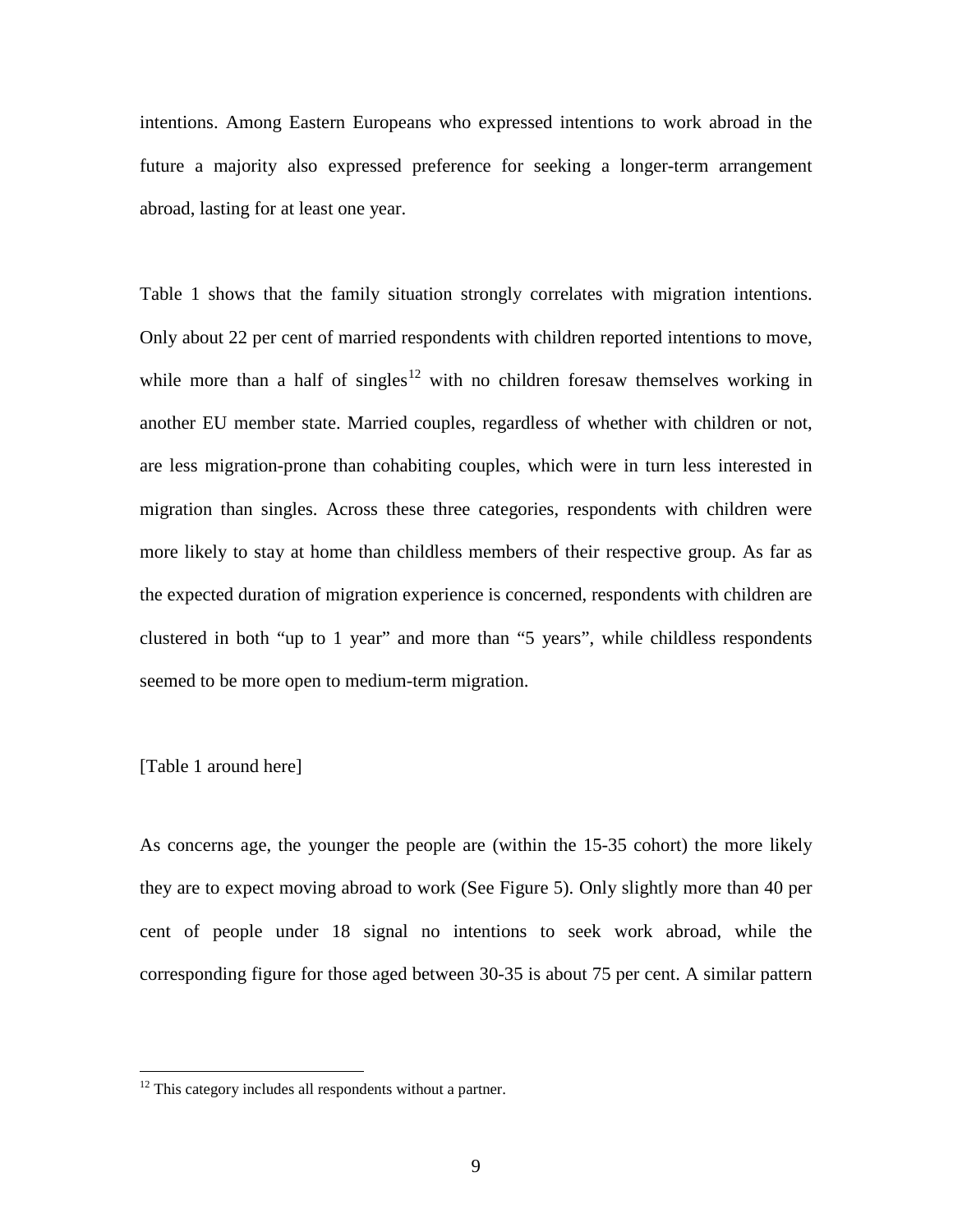emerges for the prevalence of expectations about stays abroad of long duration (more than 5 years), which also declines with age.

#### [Figure 5 around here]

Table 2 reveals that no straightforward patterns of relationship between education and migration expectations emerge, although students and those completing their education before their  $16<sup>th</sup>$  birthday appear to be more mobile.

[Table 2 around here]

Finally, it is possible to identify three levels of migration propensity in relation with professional affiliation. At the top, the unemployed, just like students, are very prone to looking for work abroad, as about half of them intend to work abroad. In contrast, the self-employed individuals, non-managerial white collar workers and especially housepersons do not seem to be very mobile. Managers and manual workers are somewhere in between with about a third of them expecting working in another European country. These patterns are also visible for the expected duration of stay abroad, with students, the unemployed, and managers expecting longer-term commitments; whereas housepersons and the self-employed appear to have more temporary plans.

[Table 3 around here]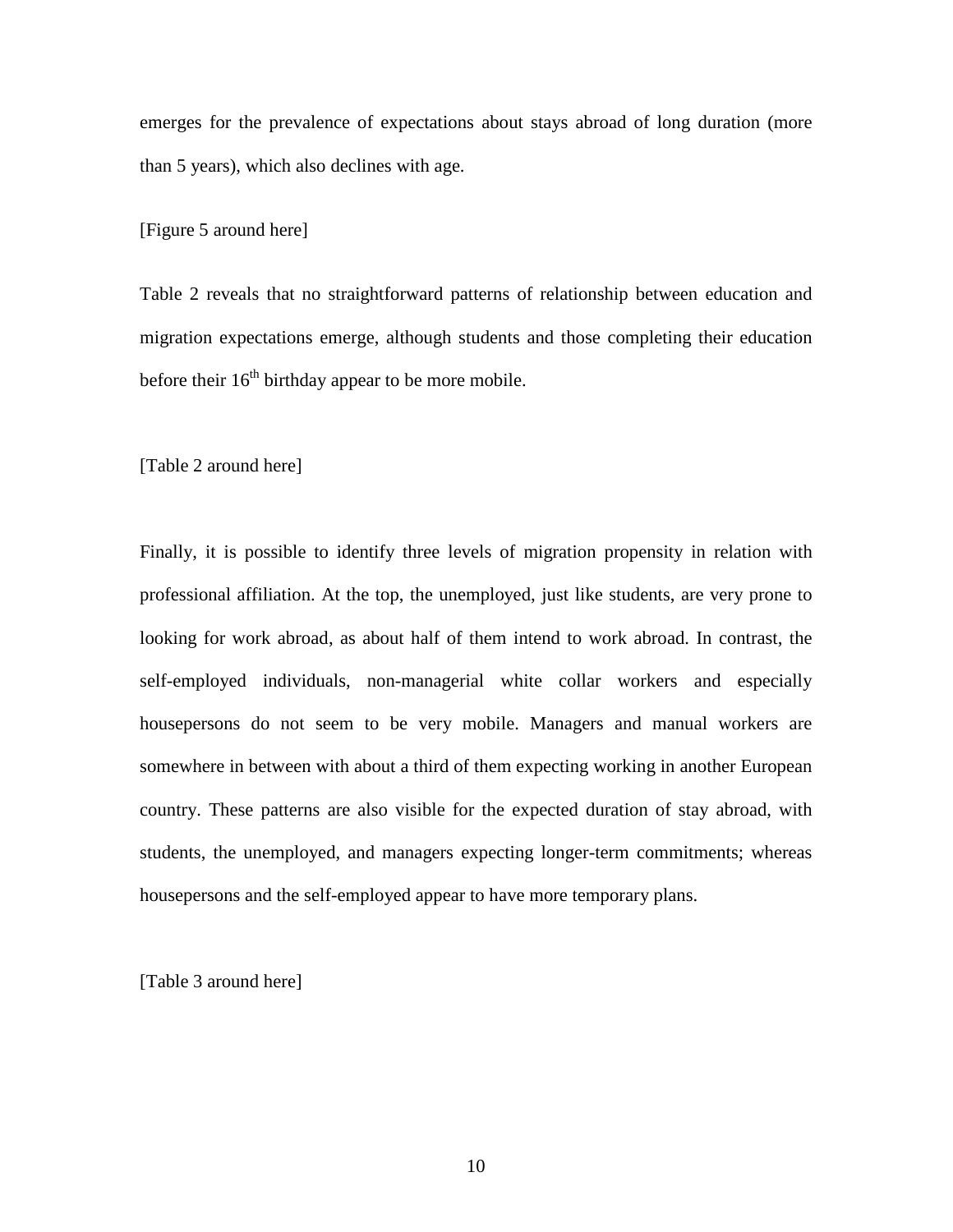These descriptive statistics reveal a number of interesting patterns. Young male singles without children, still studying or with little education, or unemployed, appear to be most likely to expect future mobility. However, there may be more complex interactions among these variables, which may confound some of this descriptive inference. For example, age and student status are correlated, and simple statistics do not disentangle their independent effects on migration expectations. Other variables, such as having children, may have different effects for males and females.

To pinpoint and measure robust determinants of youth's migration intentions, we use binomial and ordered Logit models predicting the probability of expectations to move, and to move for longer durations. Among the key explanatory variables we include gender, age, professional and marital status, having children or not and educational attainment. These models disentangle conditional correlations among the studied variables and also enable us to look also at the interaction effects of gender and having children. The inclusion of country fixed effects controls for cross-sectional variation that invariably characterizes each country, including country-specific push factors.

Additionally, the dataset permits looking at the effects of a set of variables measuring subjective stance of respondents on various factors enhancing or limiting their propensity to migrate. These variables are listed in Table 4. Including these variables in the analysis enables us to disentangle the effects of socio-demographic variables from perceived push and pull factors and constraints relevant for migration intentions of the youth in new member states.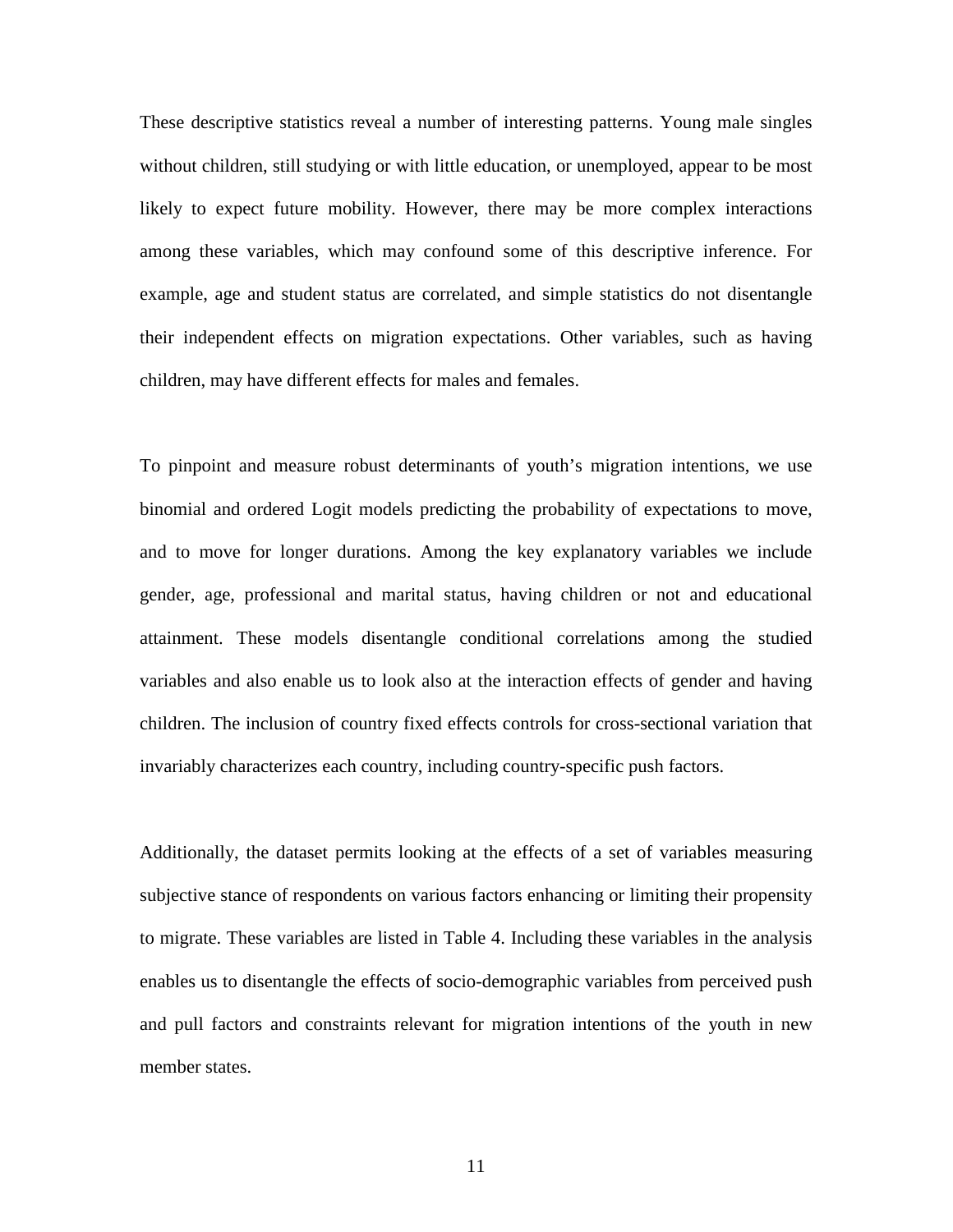[Table 4 around here]

#### **4. The results**

<span id="page-13-0"></span> $\overline{a}$ 

The results from binomial Logit regressions are reported in Table 5. Among the positive factors for the intentions to move to another EEA country we identify not being married (whether single or cohabiting with a partner) and being a male with children. This finding and the insignificance of the coefficient with gender indicates that the correlation of gender and migration intentions arises through gendered response of households to the presence of children, and not as a direct effect of gender. The negative factors include age and working in a white-collar job. While upon inclusion of self-reported push and pull factors and constraints the latter effect disappears, the inclusion of push and pull factors and constraints does not qualitatively alter the results for the socio-demographic variables. Interestingly, education has essentially no effects on the intentions to work abroad.

A somewhat different picture emerges when it comes to expected duration of stay abroad for people intending to work abroad in the future.  $13$  Being a houseperson reduces the chance of expecting to stay abroad for at least five years; this effect is not present if we look at the intentions to stay permanently. Living with a partner as opposed to being married appears to reduce the probability of expecting duration of staying abroad of at least five years as well as, although to as smaller degree, to stay abroad permanently.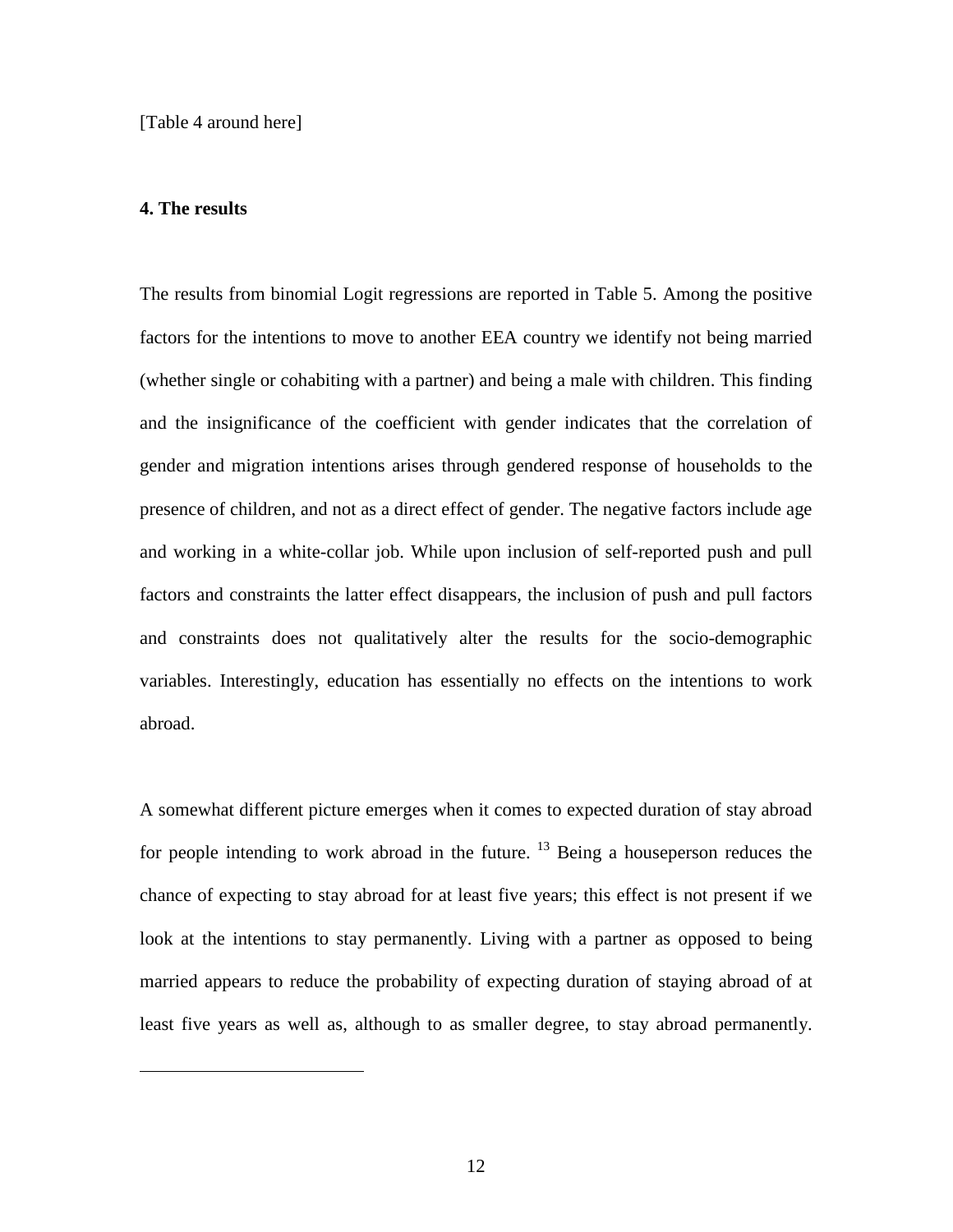There is an indication of a similar negative effect on the intention to move permanently of being single. Remarkably, conditional on expecting to move, men with children expect shorter duration of stay, below five years. This may signify circular or seasonal migratory trajectories of male bread winners and, as mentioned above, a gendered response to the presence of children in the household. Interestingly, education gains importance, with more educated migrants (completing their education after their sixteenth birthday, i.e. not students or low educated) exhibiting a higher probability of expecting stays lasting for at least five years. This effect is not present, and perhaps even reverses, when it comes to intentions to move permanently. Generally, the inclusion of self-reported push and pull factors and constraints increases the precision and explanatory power of our regression models. $14$ 

#### [Table 5 around here]

It is interesting to observe that the effects of socio-demographic characteristics on migration expectations are rather independent of the considered self-reported pull and push factors and migration constraints. We report in Table 6 the coefficients for these factors corresponding to columns 4-6 in Table 5. We observe that most of these factors are significant predictors (of expected sign) of the intentions to move. Better labor market opportunities, political or economic climate, but also social networks abroad are important push and pull factors. Interestingly, consistent with the findings of Giulietti et al. (2013) social and health care factors are not strongly related to the decision to move,

<span id="page-14-0"></span> $14$  Importantly, all respondents were asked the questions about push and pull factors and constraints regarding their *actual* or *hypothetical* migration plans.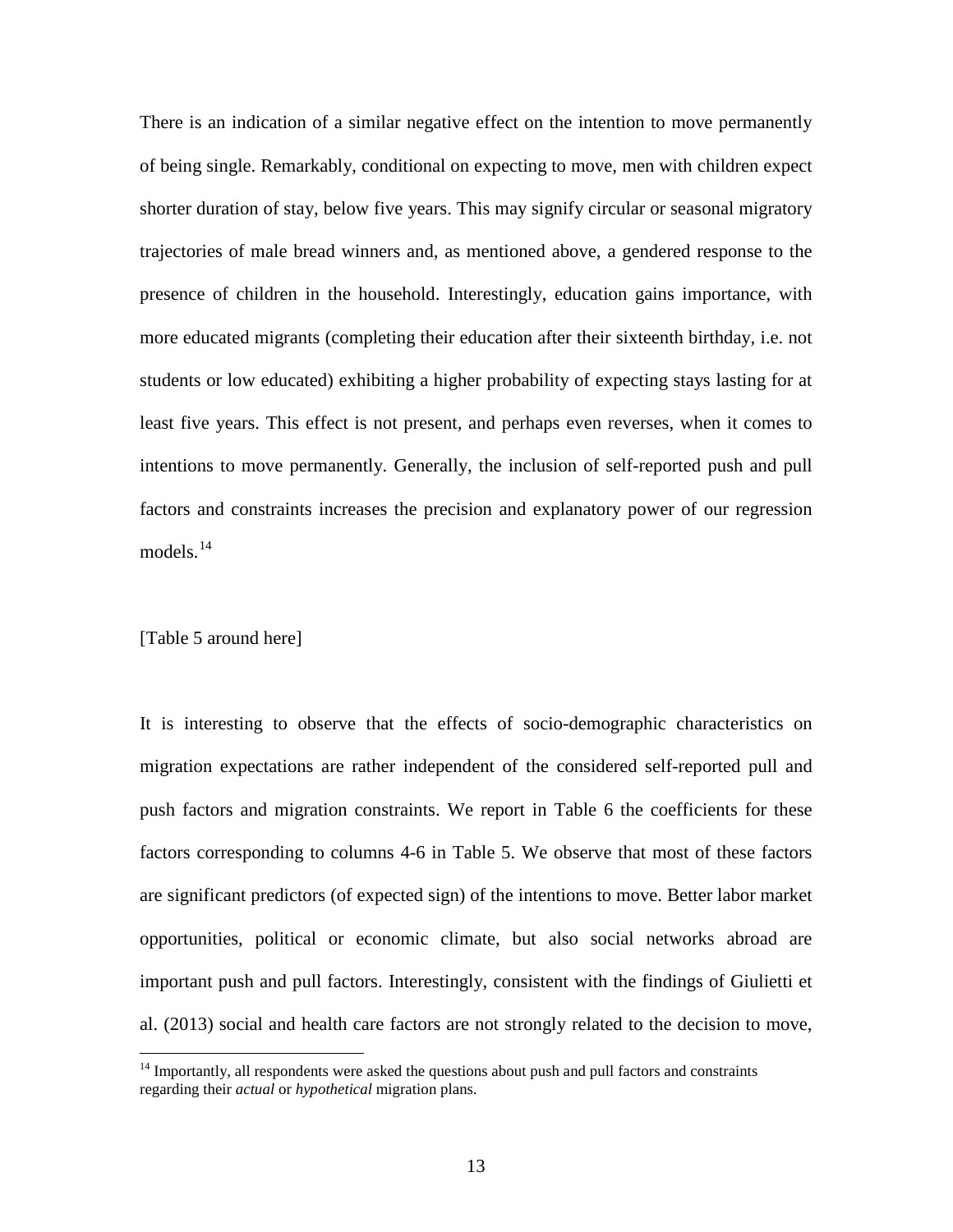although there appears to a small statistically significant positive effect, along with life quality, on the interest to move permanently. Conditional on intending to move, those who want to discover something new or improve their qualification, or have concerns about the migration-related costs to their family, children or friends, or own house or other property in their home country, tend to prefer migratory moves of shorter duration. Those who perceive the efforts needed to migrate as high, already have a good job, find it difficult to learn a new language, do not feel sufficiently qualified, perceive the cost of living abroad as high, or have strong emotional relationship to their home country tend to have a lower propensity to migrate.

[Table 6 around here]

As the threshold of 5 years in the definition of *Duration5* indicating long-term migratory intentions is arbitrary, we also considered an alternative measure with the duration threshold of 1 year. The results were essentially the same as reported in columns 2 and 5 of Table 5.<sup>15</sup> We also test the robustness of our predictions using the ordered Logit model. The results reported in Table 7 are fully in line with those obtained from binomial Logit models above.

[Table 7 around here]

<span id="page-15-0"></span>Not reported, available upon request.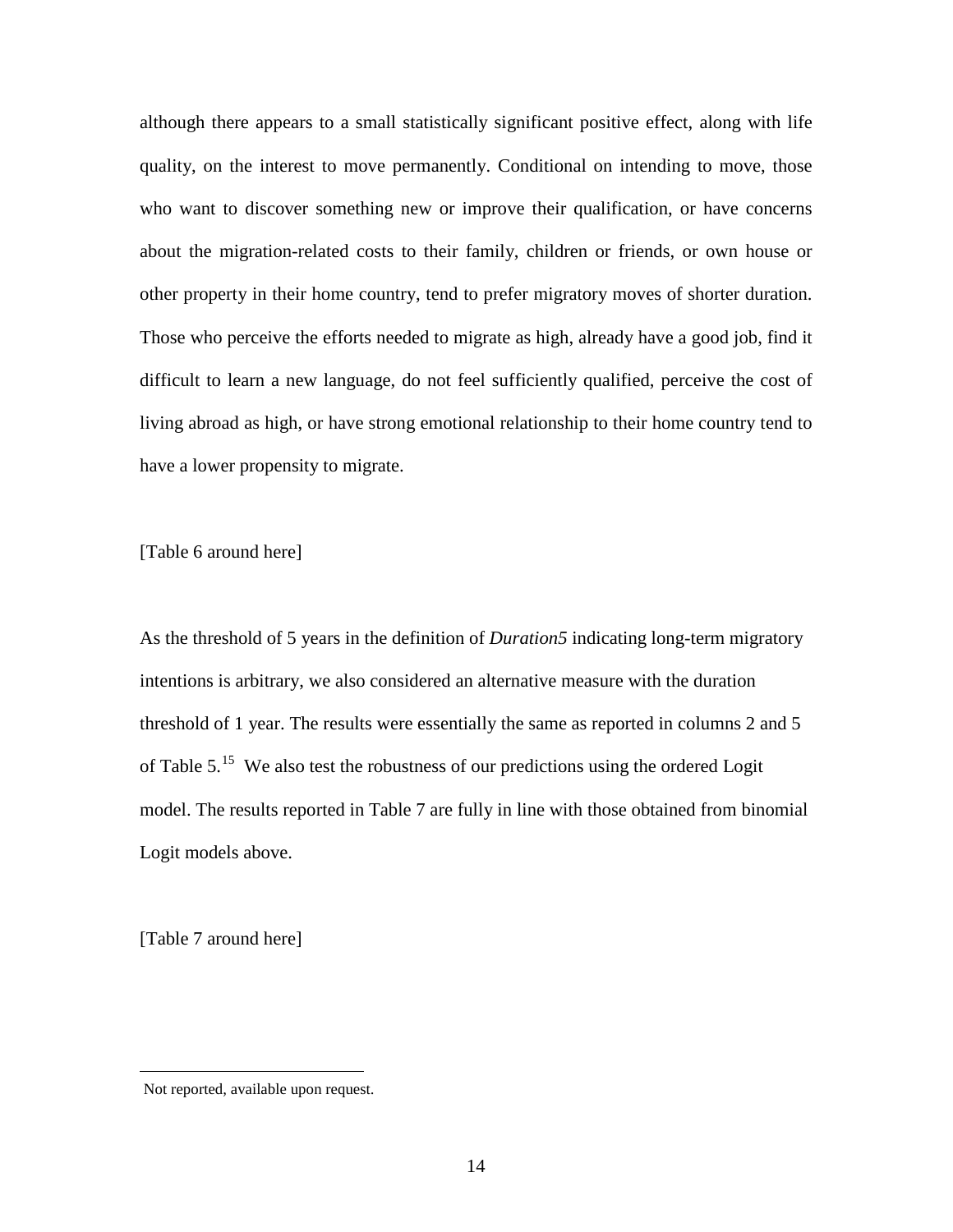#### **5. Conclusions and implications**

In this paper we address the question of how did the youth in new EU member states respond to their newly acquired right to freely move for work within the European Union on the background of economic developments at the onset of the Great Recession. We review the literature and descriptively analyze the EU LFS data from 2010 to find that the youth in the new member states has vigorously reacted to the (perspective of) accession of their countries to the European Union. Can these significant migration flows be considered as permanent, signifying exit from sending countries, or did the youth have just temporary migration plans, thus with their mobility decisions rather implicitly voicing their discontent with the socio-economic situation in their home countries?

To answer this question we studied migration intentions of the youth in new member states using the Eurobarometer 337, wave 72.5, database. We distinguished temporary and permanent migration intentions by looking at the expected duration of working abroad. Disentangling a number of interacting factors using a binomial Logit model, we find that the only variables that matter significantly in the statistical sense and thus have an independent effect on the probability of intentions to work abroad are age (negative), not being married, and having children if male (positive).

We further looked at the determinants of the expected duration of the intended working abroad. The analysis has shown that among the most loyal young people  $-$  i.e. not intending to stay abroad for more than 5 years – are housepersons, men with children,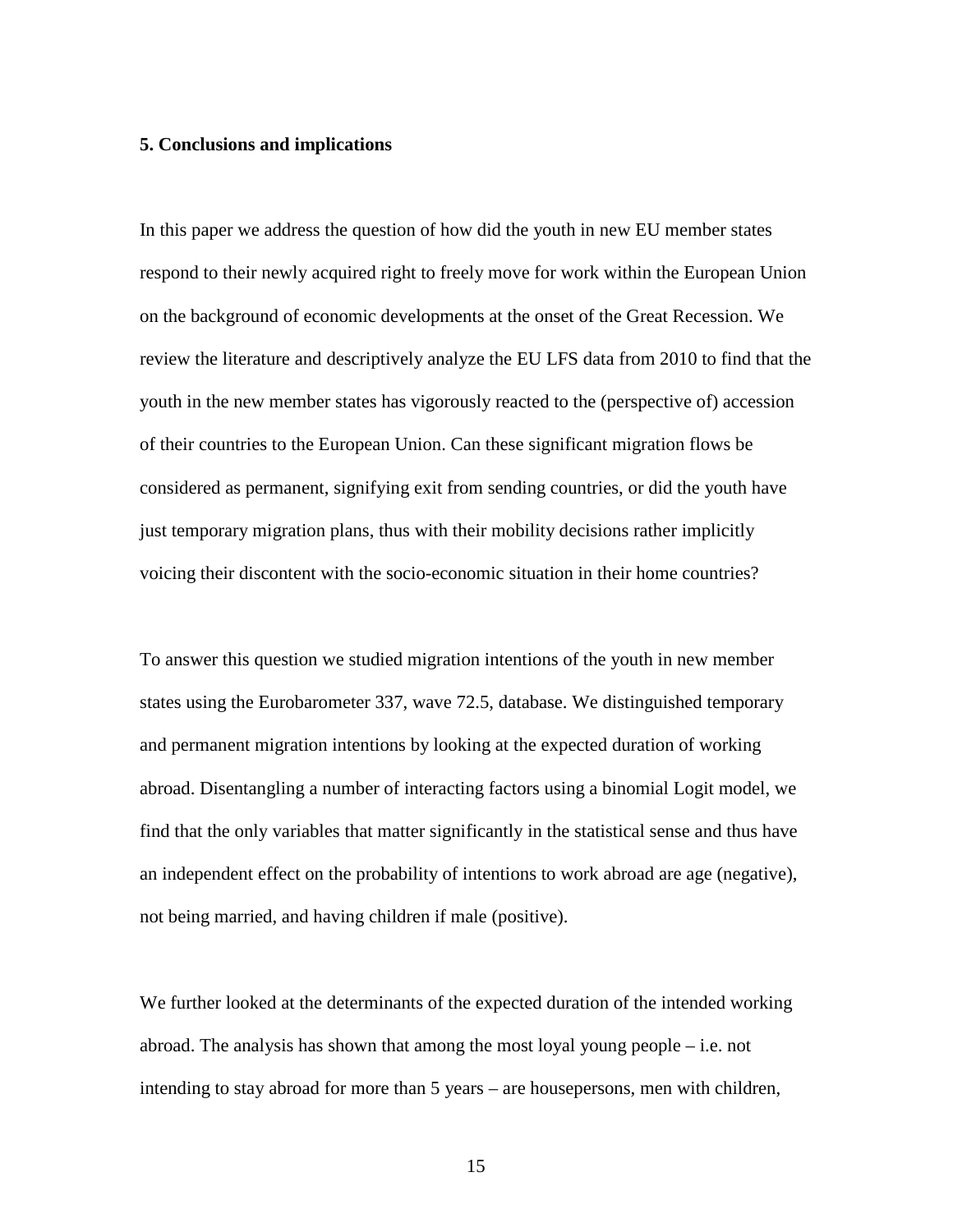and those living with a partner (but not married). Those with completed education (if after their  $16<sup>th</sup>$  birthday) are more likely to report intentions to stay abroad more than five years, but less likely to report permanent migration intentions. Beyond the completion threshold the level of education however does not seem to matter much, indicating that, at least measured by intentions, there is little selection on formal education of migrants into temporary and longer or permanent migration plans.

The analysis of push and pull factors and migration constraints indicates that social, economic and political conditions abroad, as well as existing social networks abroad, all increase the propensity to indicate migratory intentions. Interestingly, the effect of the perception of better social and health care system abroad ends up only marginally significant, although there appears to be a small positive and statistically significant effect on permanent migratory intentions. On the other hand various constraints related to perceived costs of migration are very relevant factors that limit migration intentions.

Interestingly, when it comes to the desired duration of intended working abroad, among the youth most loyal to their home country, i.e. intending to return within five years after departure, are those who only want to discover something new or improve their qualifications, and who do not want to impose big changes on their family or children, or do not want to leave property behind. Those discontented with the political situation at home are considerably less loyal, however.

16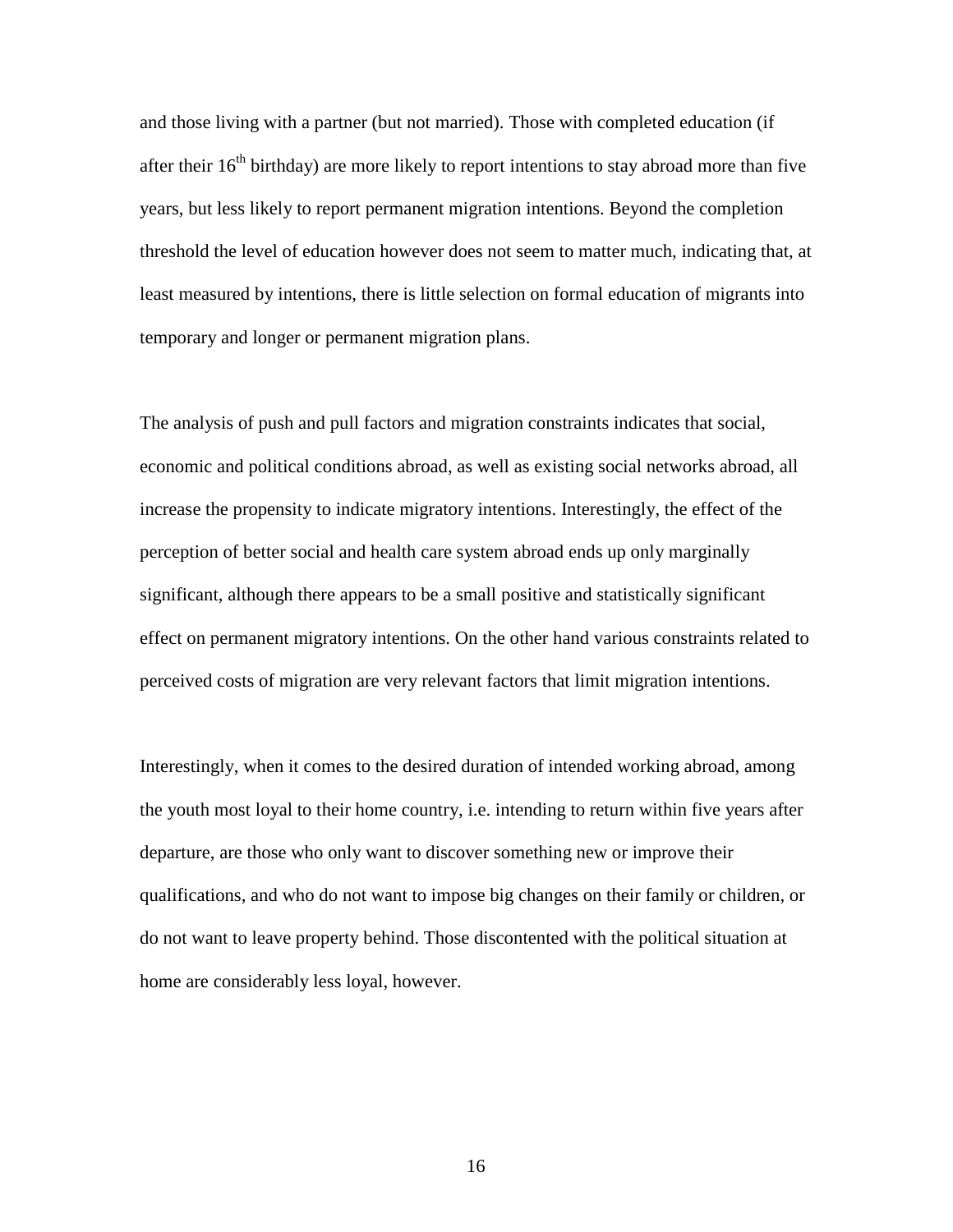These findings indicate that post-enlargement migration of young workers from new member states to more advanced European economies can be seen as a signal of socioeconomic disparities in an enlarged European Union. A non-negligible fraction of the youth report intentions of long-term work abroad, indicating some preference for longterm or permanent exit from their home countries. A much larger share, however, appear to be attached to their home countries, reporting preference for stays abroad of shorter duration, and thus with their migration plans signaling their discontent with their present situation. Having completed education and the family status appear to be the key sociodemographic drivers of the choice between the two strategies.

In relation to the debate about circular migration and brain circulation, our findings indicate that there is little evidence of a significant educational gradient, or brain drain, in selection to permanent migration intentions. On the other hand, improvement in the political situation, quality of social and health care system, and quality of life are desirable on the assumption that temporary migration trajectories are preferred to longterm or permanent exits.

Socio-demographic variables and perceived pull and push factors and constraints on peoples' migration decisions independently explain similar fraction of the variation in migration intentions. The significance of education and family status implies that at certain stage of people's life cycle migration is more likely to be perceived as a viable alternative. In addition, a number of push and pull factors indicate that discovering something new, improving one's qualifications, or simply career opportunities are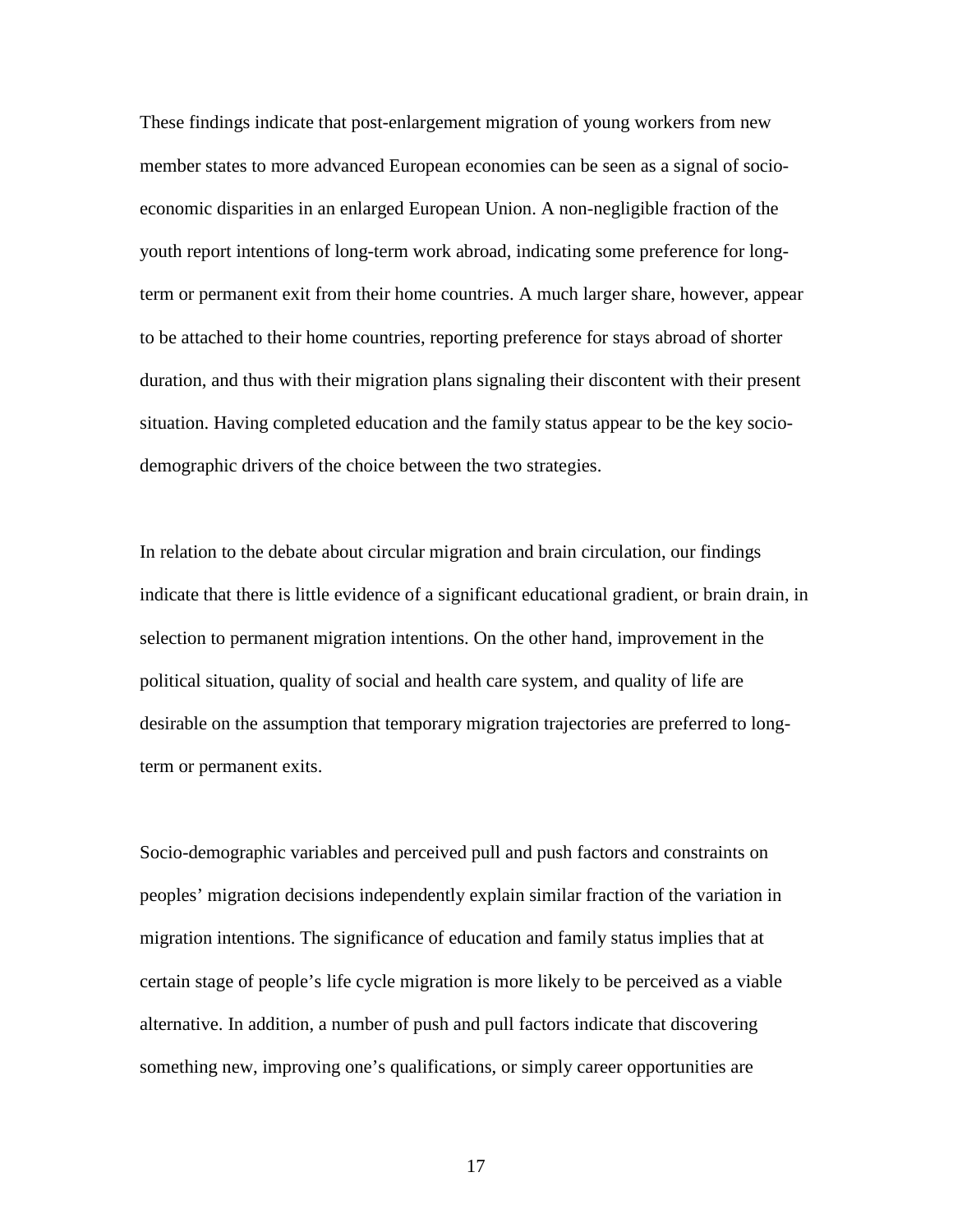important determinants of the migration decision among the young workers from new EU member states. Fresh and recent graduates planning their future career and making family choices is thus the social group that appears to be more responsive to policy intervention regarding their mobility choices and temporal nature of their migration plans.

#### **References**

- Anderson, B., Ruhs, M., Rogaly, B., and Spencer, S. (2006). *Fair Enough? Central and East European Migrants in Low-Wage Employment in the UK*. Oxford: COMPAS.
- Blanchflower, D. G. and H. Lawton (2010). "The Impact of the Recent Expansion of the EU on the UK Labour Market," in M. Kahanec and K. F. Zimmermann (eds.), *EU Labor Markets After Post-Enlargement Migration*. Berlin et al.: Springer, 181-215.
- Hirschman, A.O. (1970). *Exit, Voice, and Loyalty: Responses to Decline in Firms, Organizations, and States*. Cambridge, MA: Harvard University Press.
- Galgóczi B., Leschke J, and A. Watt (eds.) (2012). *EU Labour Migration in Troubled Times: Skills Mismatch, Return and Policy Responses*, Aldershot: Ashgate
- Giulietti, C., M. Guzi, M. Kahanec, and K. F. Zimmermann (2013). "Unemployment Benefits and Immigration: Evidence from the EU", *International Journal of Manpower*, Vol. 34, No.1/2, forthcoming.
- Holland, D., T. Fic, P. Paluchowski, A. Rincon-Aznar and L. Stokes (2011). *Labour Mobility within the EU: The impact of Enlargement and Transitional Arrangements*, NIESR Discussion Paper No. 379, National Institute of Economic and Social Research, London.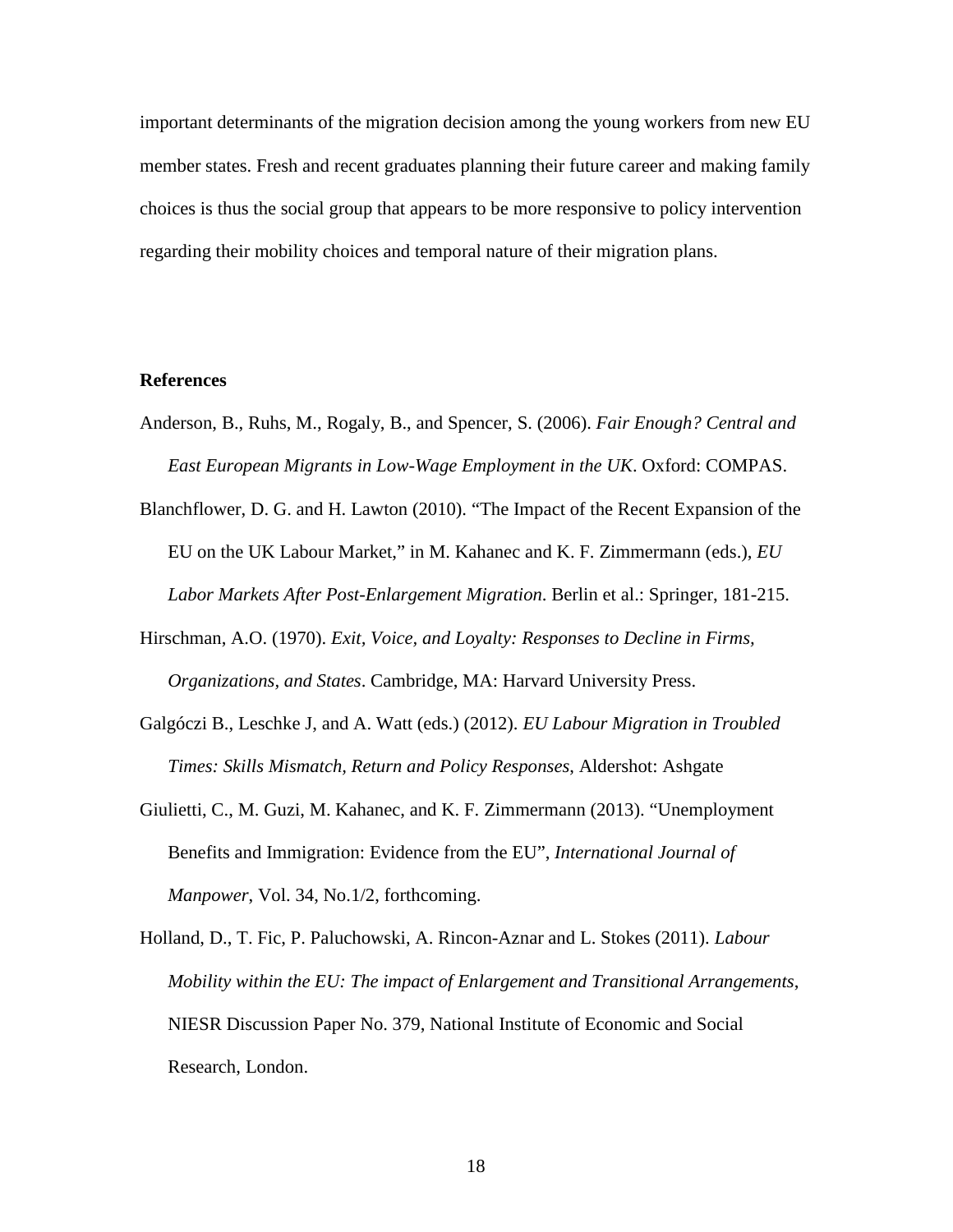- Kaminska M. E. and M. Kahancová (2011). "Emigration and labour shortages: An opportunity for trade unions in the New Member States?", *European Journal of Industrial Relations*, 17 (2) 189-203.
- Kahanec, M. (2013a). "Skilled Labor Flows: Lessons from the European Union", Social Protection and labor discussion paper no. SP 1301. Washington DC: The Worldbank.

Kahanec, M. (2013b). Labor Mobility in an Enlarged European Union", forthcoming in A.F. Constant and K.F. Zimmermann (eds.), *International Handbook on the Economics of Migration*, Cheltenham: Edward Elgar

- Kahanec, M. And M. Pytlikova, (2013). The Economic Impact of East-West Migration on the European Union, mimeo.
- Kahanec, M. and K.F. Zimmermann (eds.) (2010) *EU Labor Markets after Postenlargement Migration.* Berlin: Springer.
- Kureková, L. (2011). *From job search to skill search. Political economy of labor migration in Central and Eastern Europe*. PhD dissertation, Central European University (CEU), Budapest.
- Meardi, G. (2011). Social Failures of EU Enlargement: A Case of Workers Voting with their Feet. Routledge.
- Zaiceva, A. and K. F. Zimmermann (2008). "Scale, Diversity, and Determinants of Labour Migration in Europe", *Oxford Review of Economic Policy* 24 (3), 427-451.
- Zimmermann, K.F. (2005). *European Migration: What do we know?* Oxford/New York: Oxford University Press.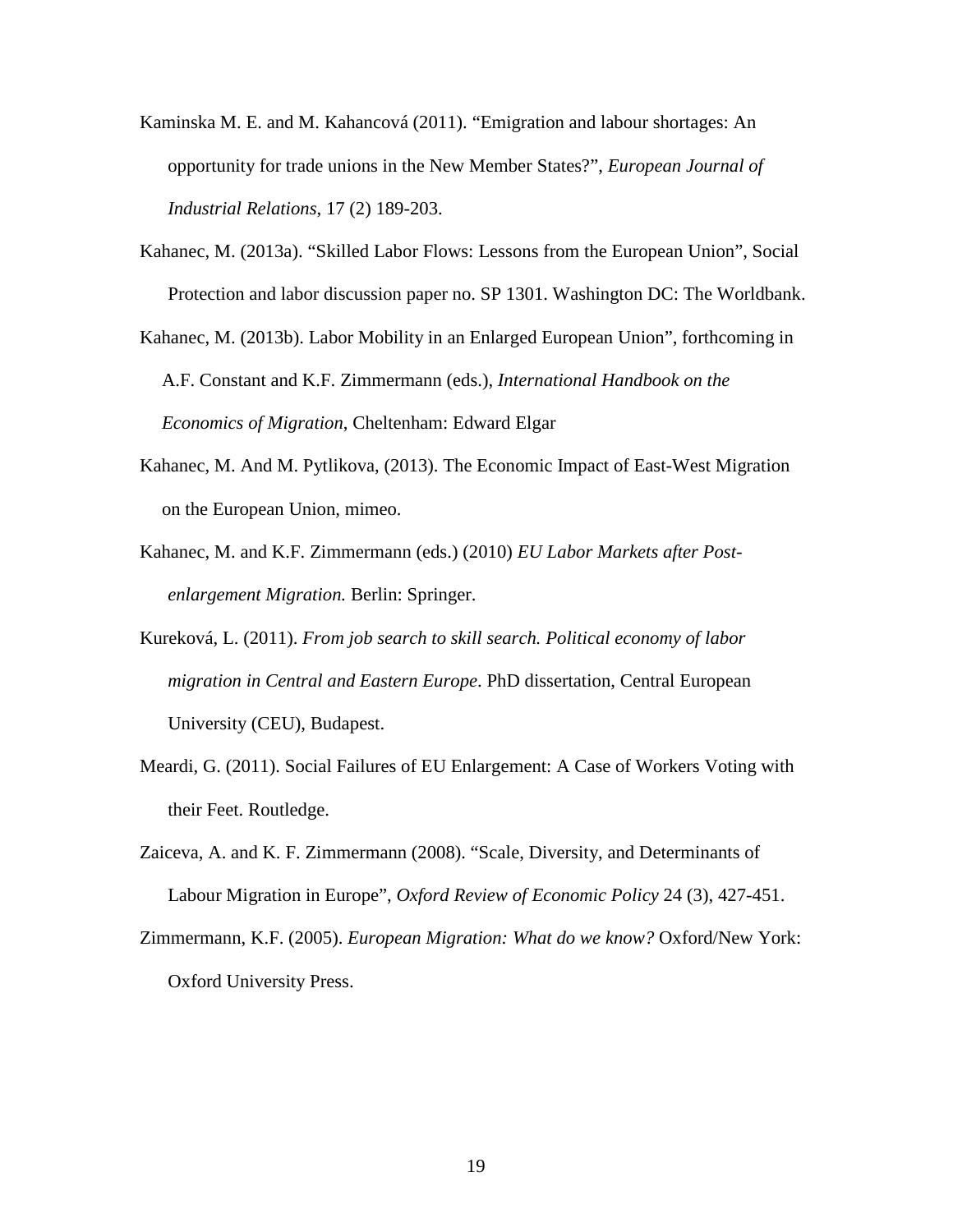### **Figures**



Figure 1. Migration in an enlarged European Union (1997-2009) a. High senders



Source: Own calculations based on the data provided in Holland et al. (2011) and Eurostat Populations Statistics. In per cent, left axis: bars. Total stock, right axis: triangles. Adapted from Kahanec (2013a).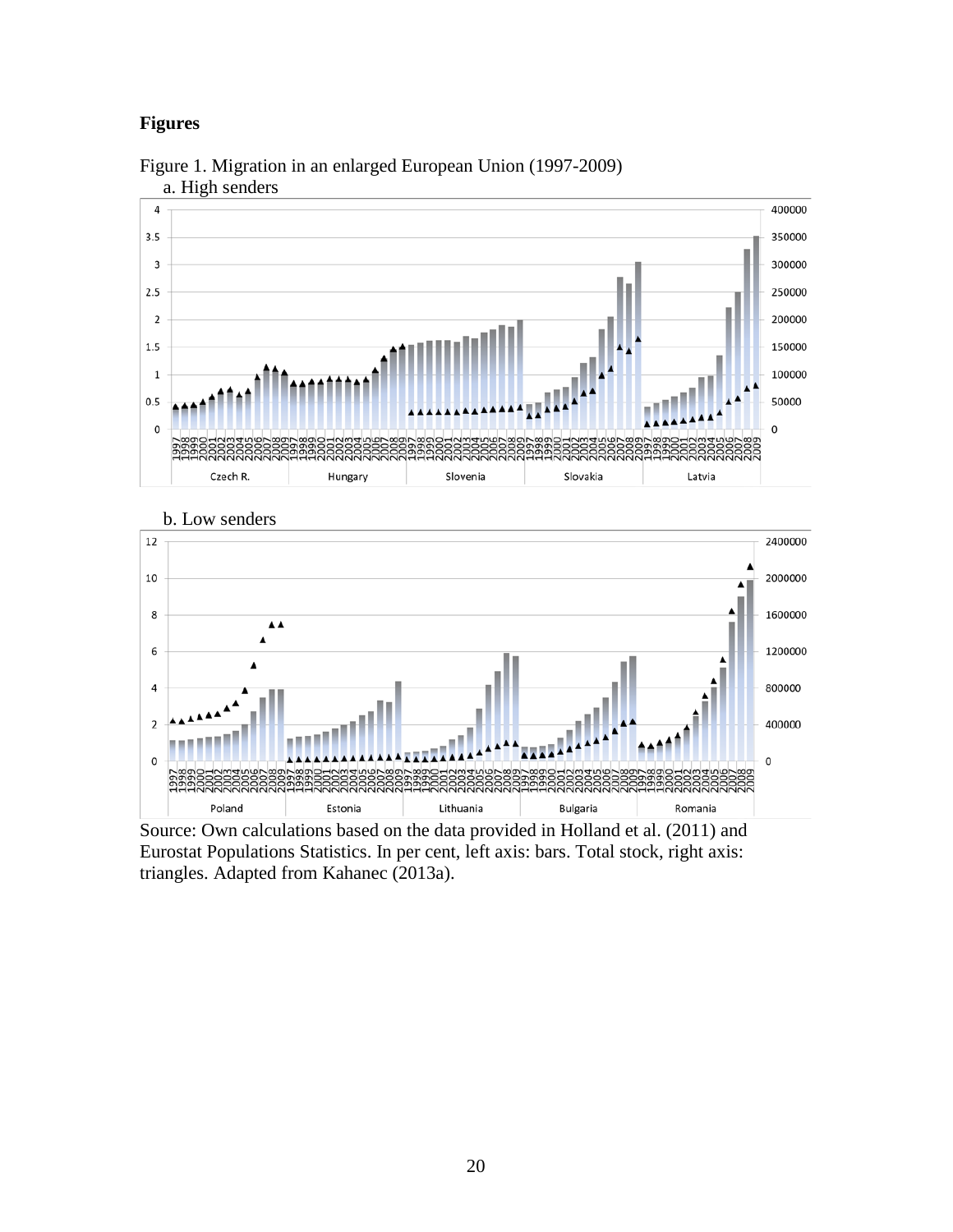

Figure 2. The share of youth (15-34) among all EU12 migrants in the EU15, by arrival

Notes: In per cent.

Source: Own calculations based on the EU Labor Force Survey, 2010. Migration status defined by place of birth, except for Germany for which due to data constraints nationality is used.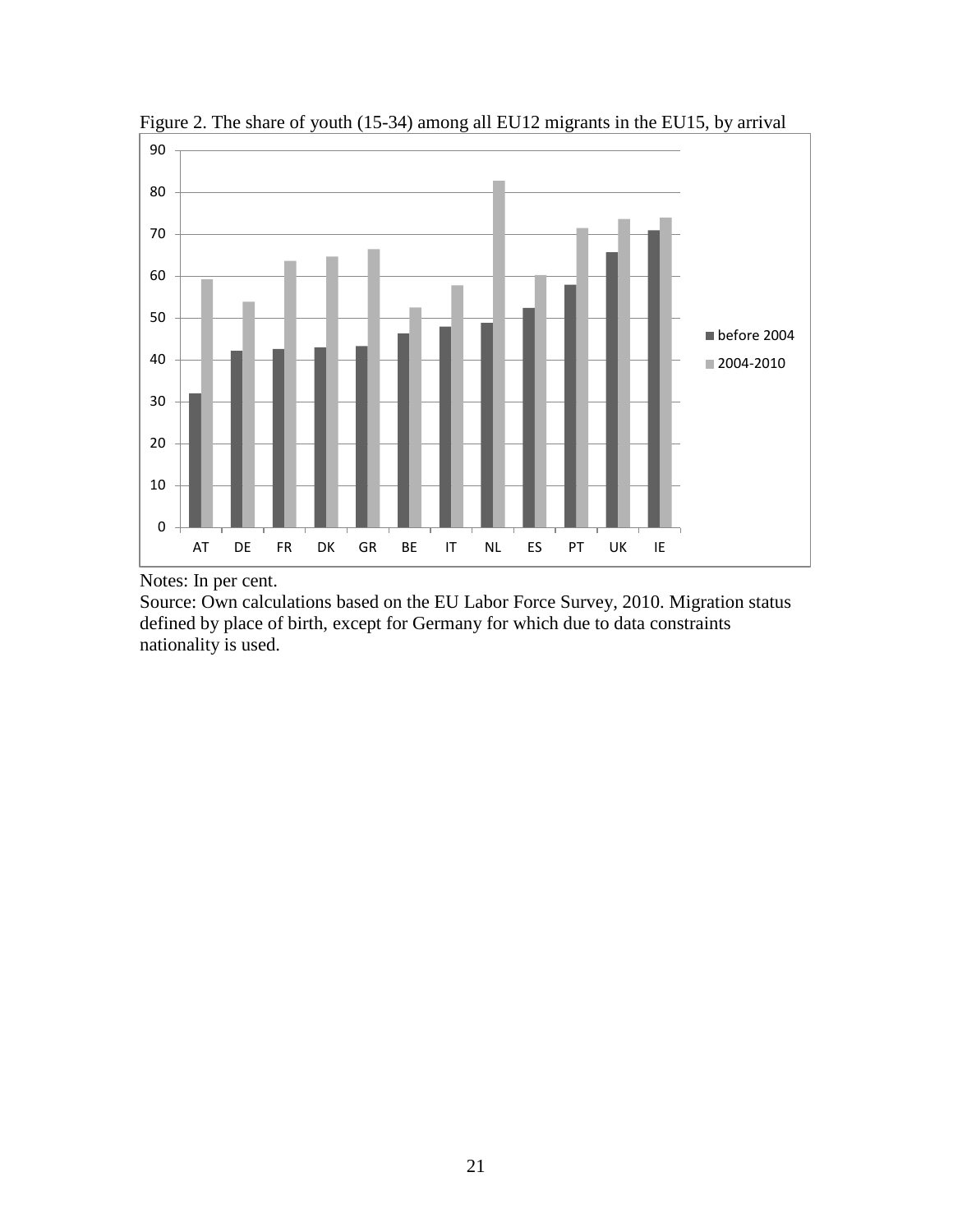

Figure 3. Percent females among EU10+2 migrants in the EU15

Notes: In per cent.

Source: Own calculations based on the EU Labor Force Survey, 2010. Migration status defined by place of birth, except for Germany for which due to data constraints nationality is used. 15-35 2004+ denotes migrants aged 15-35 and arriving after 2004.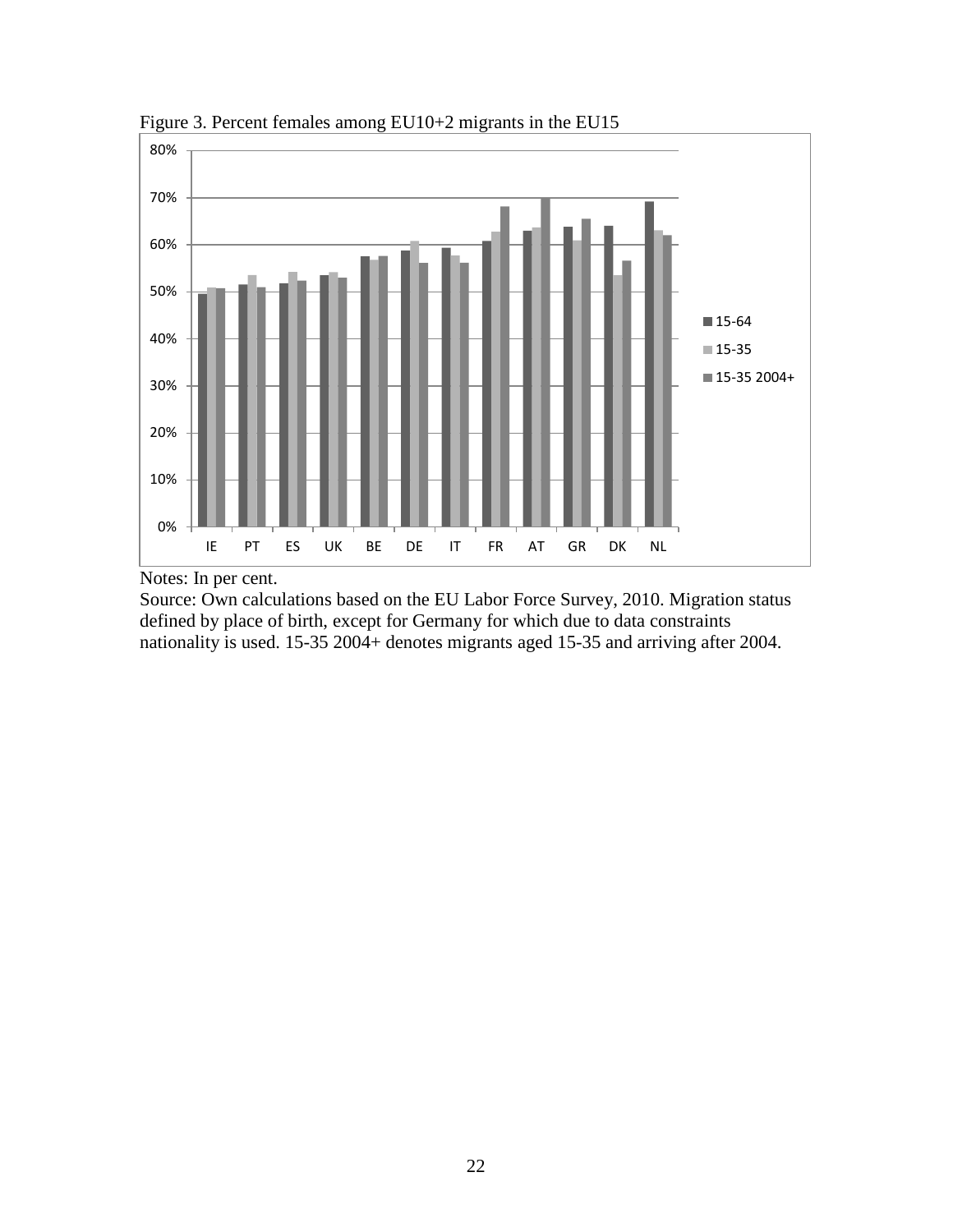

Figure 4. Intentions to work abroad and expected duration of stay abroad, by gender.

Figure 5. Intentions to work abroad, by age



Notes: In per cent.

Source: Own calculation based on Eurobarometer data 337, 72.5.

Notes: In per cent. Source: Own calculation based on Eurobarometer data 337, 72.5.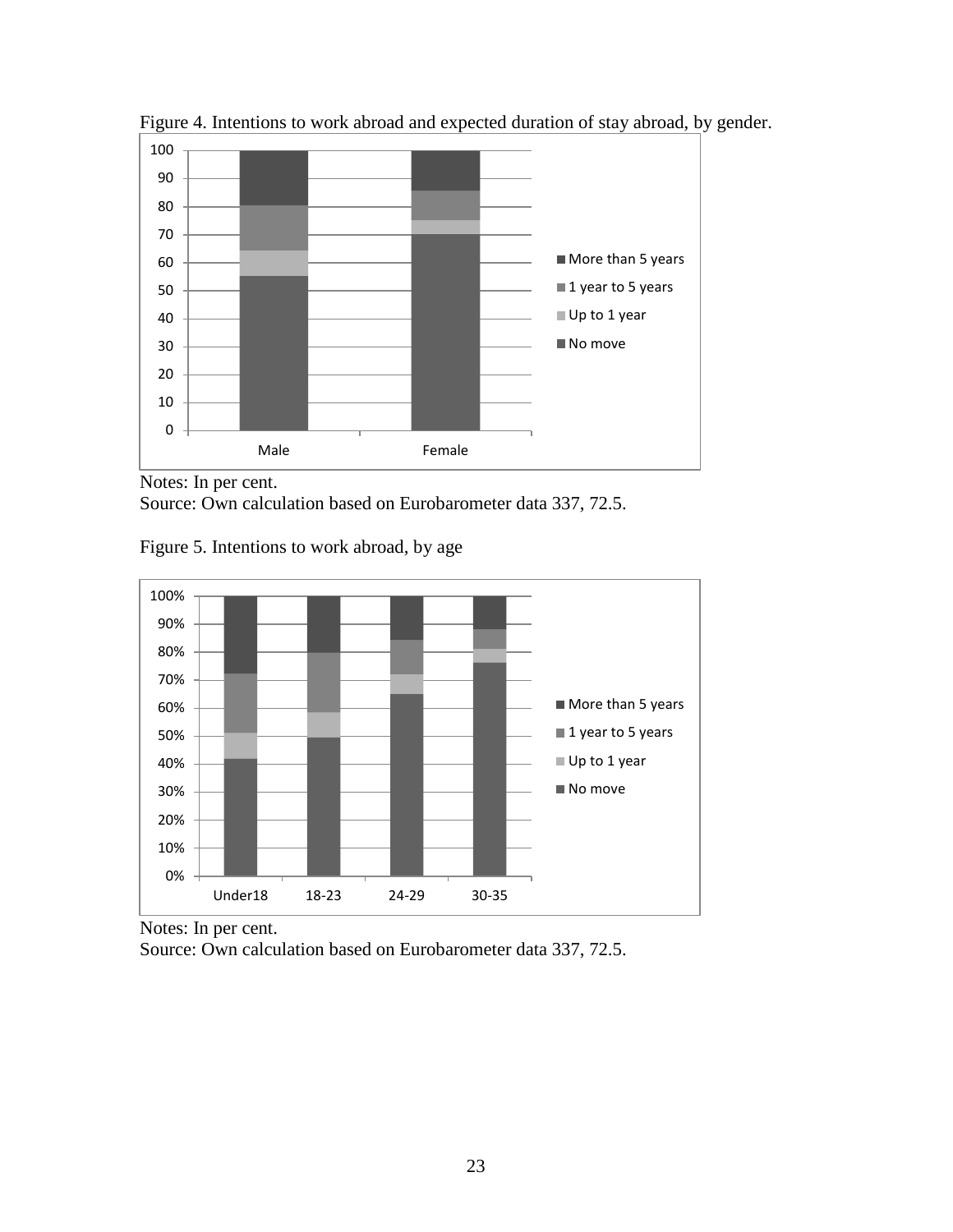#### **Tables**

| Table 1. Intentions to work abroad, household type |  |
|----------------------------------------------------|--|
|                                                    |  |

|                                    |         | Up to $1$ | 1 year to 5 | More than 5 |
|------------------------------------|---------|-----------|-------------|-------------|
| Family status                      | No move | year      | years       | years       |
| Married, no children               | 71.26   | 5.39      | 7.78        | 15.57       |
| Living with partner, no children   | 57.19   | 7.49      | 18.86       | 16.47       |
| Single, no children                | 49.66   | 7.91      | 20.05       | 22.37       |
| Married, with children             | 78.12   | 5.26      | 5.4         | 11.22       |
| Living with partner, with children | 67.39   | 6.52      | 12.5        | 13.59       |
| Single, with children              | 62.00   | 9.00      | 9.00        | 20.00       |

Notes: In per cent.

Source: Own calculation based on Eurobarometer data 337, 72.5.

|  | Table 2. Intentions to work abroad, by education |  |  |  |  |  |
|--|--------------------------------------------------|--|--|--|--|--|
|--|--------------------------------------------------|--|--|--|--|--|

| Age at completion of |         |              |                   | More than 5 |
|----------------------|---------|--------------|-------------------|-------------|
| full time education  | No move | Up to 1 year | 1 year to 5 years | years       |
| <16                  | 62.86   | 10.29        | 13.71             | 13.14       |
| $16-18$              | 72.09   | 4.6          | 10.12             | 13.19       |
| 19-21                | 69.34   | 6.61         | 9.42              | 14.63       |
| $22+$                | 69.29   | 4.82         | 10.15             | 15.74       |
| Still studying       | 63.57   | 6.74         | 13.13             | 16.56       |

Notes: In per cent.

Source: Own calculation based on Eurobarometer data 337, 72.5.

Table 3: Intentions to work abroad, by professional status

|                     |         |              |                   | More than 5 |
|---------------------|---------|--------------|-------------------|-------------|
| Professional status | No move | Up to 1 year | 1 year to 5 years | years       |
| Self-employed       | 77.36   | 6.29         | 6.92              | 9.43        |
| Managers            | 64.32   | 6.1          | 10.33             | 19.25       |
| Other white collar  | 78.38   | 3.3          | 8.11              | 10.21       |
| Manual workers      | 69.07   | 5.45         | 11.09             | 14.4        |
| House person        | 80.09   | 4.42         | 7.96              | 7.52        |
| Unemployed          | 51.64   | 10.18        | 15.27             | 22.91       |
| <b>Students</b>     | 43.27   | 9.81         | 22.5              | 24.42       |

Notes: In per cent.

Source: Own calculation based on Eurobarometer data 337, 72.5.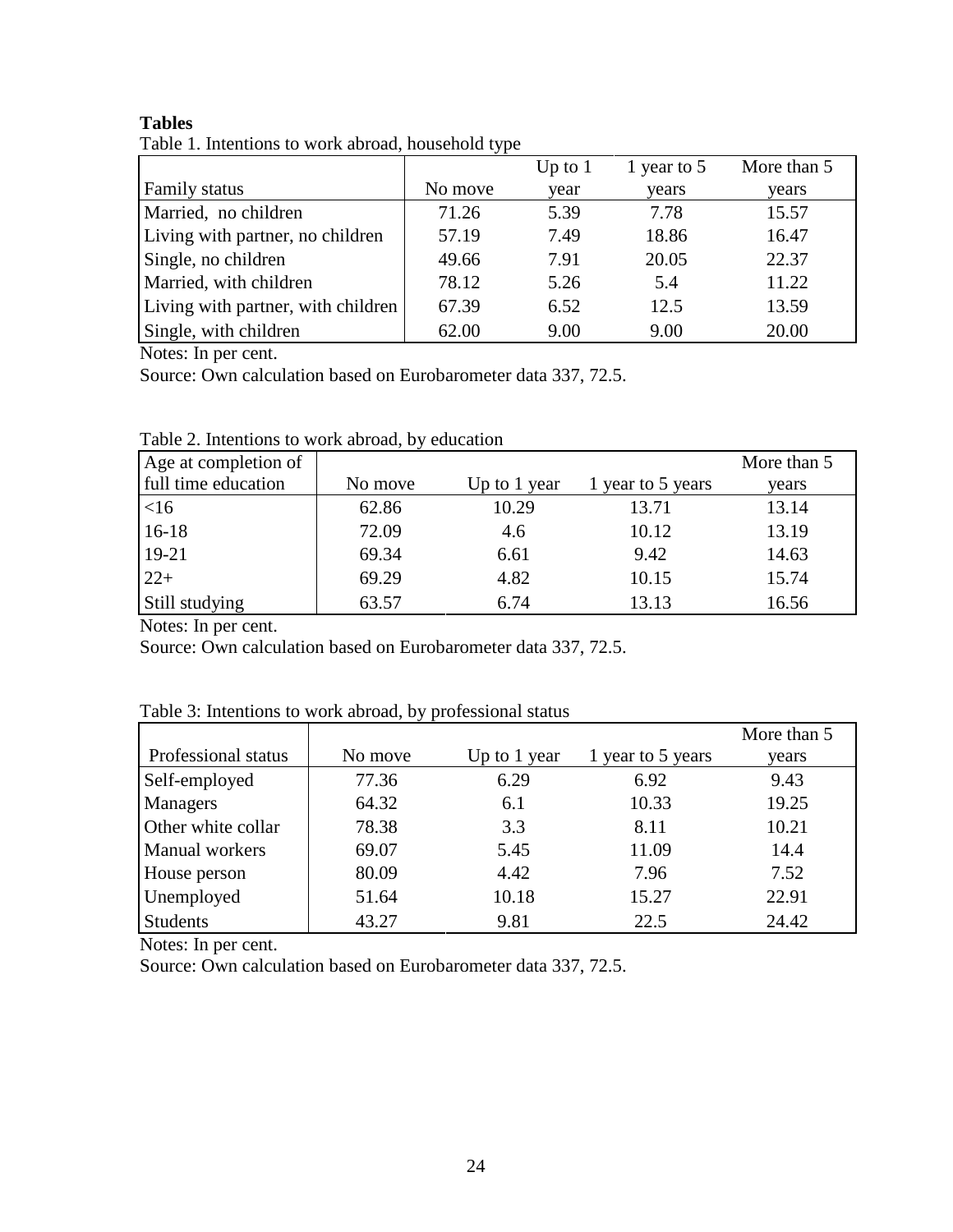| <b>Push and Pull Factors</b>                                  | <b>Constraints</b>                                                            |
|---------------------------------------------------------------|-------------------------------------------------------------------------------|
| Better quality of life abroad                                 | Your home is here                                                             |
| Better working conditions<br>abroad                           | You would not want to impose<br>big changes on your family<br>and/or children |
| Better career or business<br>opportunities abroad             | You do not want to leave your<br>friends behind                               |
| Better chances of finding<br>employment abroad                | It is difficult to learn a new<br>language                                    |
| To discover something new and<br>meet new people              | You do not want to give up your<br>house or other property                    |
| To improve your qualifications<br>(e.g. learn a new language) | You already have a good job<br>here                                           |
| Better economic climate abroad                                | It is too much of an effort to go<br>and work abroad                          |
| To be closer to relatives or<br>friends who live abroad       | The cost of living is too high<br>abroad                                      |
| Better social and health care<br>system abroad                | The quality of life abroad is<br>worse                                        |
| Better political situation abroad                             | The attitude towards foreigners<br>abroad is hostile                          |
|                                                               | The political situation abroad is<br>worse                                    |
|                                                               | You don't feel qualified enough<br>to work abroad                             |
|                                                               | The economic climate abroad Is<br>worse                                       |
|                                                               | Yourself of your<br>friends/relatives have made<br>bad experiences abroad     |

Table 4. Push and pull factors and constraints of migration propensity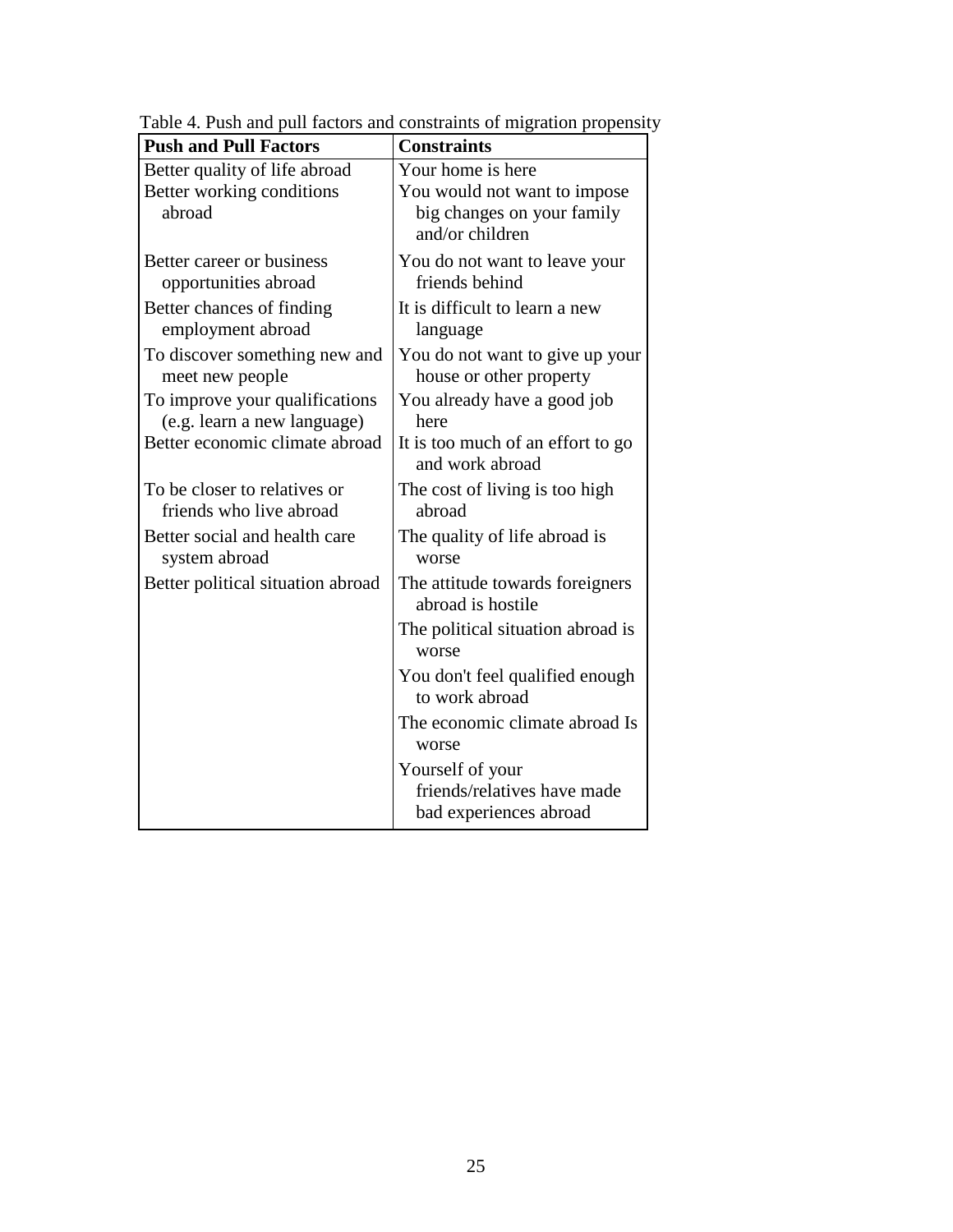|                                | Move          | Duration5      | Permanent   | Move          | Duration5   | Permanent   |
|--------------------------------|---------------|----------------|-------------|---------------|-------------|-------------|
|                                | (1)           | (2)            | (3)         | (4)           | (5)         | (6)         |
| Gender: Female                 | $-0.0527*$    | $-0.000629$    | 0.00770     | $-0.0421$     | 0.0321      | 0.0103      |
|                                | (0.0283)      | (0.0451)       | (0.0152)    | (0.0294)      | (0.0477)    | (0.0128)    |
| Age (years)                    | $-0.00985***$ | 0.000919       | $0.00330**$ | $-0.00827***$ | $-0.00296$  | $0.00224*$  |
|                                | (0.00281)     | (0.00489)      | (0.00135)   | (0.00296)     | (0.00523)   | (0.00118)   |
| Profession: Self-Employed      | $-0.125*$     | $-0.190$       | 0.0245      | $-0.0429$     | $-0.250*$   | 0.0289      |
|                                | (0.0704)      | (0.125)        | (0.0304)    | (0.0729)      | (0.133)     | (0.0258)    |
| Profession: Manager            | $-0.00390$    | $-0.0978$      | 0.0276      | 0.0657        | $-0.13$     | 0.0232      |
|                                | (0.0675)      | (0.115)        | (0.0285)    | (0.0704)      | (0.122)     | (0.0249)    |
| Profession: White collar       | $-0.147**$    | $-0.102$       | 0.0320      | $-0.0677$     | $-0.151$    | 0.0326      |
|                                | (0.0622)      | (0.106)        | (0.0264)    | (0.0643)      | (0.113)     | (0.0230)    |
| Profession: Houseperson        | $-0.112*$     | $-0.313***$    | $-0.0172$   | $-0.0809$     | $-0.335***$ | $-0.0144$   |
|                                | (0.0667)      | (0.121)        | (0.0310)    | (0.0702)      | (0.128)     | (0.0258)    |
| Profession: Unemployed         | 0.0718        | $-0.0851$      | 0.00540     | 0.0777        | $-0.145$    | 0.00823     |
|                                | (0.0550)      | (0.0881)       | (0.0233)    | (0.0577)      | (0.0934)    | (0.0201)    |
| Profession: Manual Worker      | $-0.0976*$    | $-0.132$       | 0.0305      | $-0.0365$     | $-0.176*$   | 0.0290      |
|                                | (0.0560)      | (0.0963)       | (0.0244)    | (0.0587)      | (0.101)     | (0.0211)    |
| Lives With a Partner           | $0.0770**$    | $-0.108*$      | $-0.0347**$ | $0.0717**$    | $-0.143**$  | $-0.0334**$ |
|                                | (0.0322)      | (0.0585)       | (0.0166)    | (0.0333)      | (0.0621)    | (0.0142)    |
| Lives Alone                    | $0.103***$    | $-0.0437$      | $-0.0323**$ | $0.0907***$   | $-0.0724$   | $-0.0289**$ |
|                                | (0.0338)      | (0.0594)       | (0.0150)    | (0.0351)      | (0.0627)    | (0.0129)    |
| Has Children                   | $0.207**$     | $-0.256*$      | $-0.0790*$  | $0.275***$    | $-0.255*$   | $-0.0623*$  |
|                                | (0.0804)      | (0.138)        | (0.0409)    | (0.0824)      | (0.145)     | (0.0344)    |
| Gender x Children              | $-0.159***$   | $0.202**$      | $0.0443*$   | $-0.177***$   | $0.212**$   | $0.0347*$   |
|                                | (0.0477)      | (0.0834)       | (0.0238)    | (0.0487)      | (0.0880)    | (0.0200)    |
| Age at completion of full time | $-0.0260$     | $0.134*$       | $-0.0429**$ | $-0.0472$     | $0.183**$   | $-0.0395**$ |
| education: 16-18               | (0.0452)      | (0.0790)       | (0.0192)    | (0.0470)      | (0.0837)    | (0.0168)    |
| Age at completion of full time | $-0.000641$   | $0.135*$       | $-0.0367*$  | $-0.0375$     | $0.202**$   | $-0.0287*$  |
| education: 19-21               | (0.0472)      | (0.0819)       | (0.0190)    | (0.0490)      | (0.0865)    | (0.0161)    |
| Age at completion of full time | $-0.0136$     | 0.134          | $-0.0378*$  | $-0.0725$     | $0.214**$   | 0.0103      |
| education: >22                 | (0.0507)      | (0.0887)       | (0.0204)    | (0.0529)      | (0.0948)    | (0.0128)    |
| <b>Country Fixed Effects</b>   | Yes           | Yes            | Yes         | Yes           | Yes         | Yes         |
| Push&Pull Factors and          | No            | N <sub>o</sub> | No          | Yes           | Yes         | Yes         |
| Constant                       | $0.215**$     | $-0.0939$      | $-0.198***$ | 0.0796        | 0.0894      | $-0.171***$ |
|                                | (0.0876)      | (0.150)        | (0.0517)    | (0.0962)      | (0.173)     | (0.0481)    |
| Observations                   | 2240          | 816            | 773         | 2240          | 816         | 773         |
| chi <sub>2</sub>               | 352.16        | 33.60          | 41.02       | 540.44        | 87.97       | 35.39       |
| Prob > chi2                    | 0.0000        | 0.0921         | 0.118       | 0.0000        | 0.0005      | 0.1588      |
| Pseudo R2                      | 0.1447        | 0.0326         | 0.1524      | 0.2632        | 0.0935      | 0.1980      |

Table 5. The Determinants of Migration Intentions

Notes: Marginal effects from binomial Logit regressions of reported variables on the probability of expectations to move sometime in the future (Columns 1 and 4), stay there for at least 5 years (2 and 5), and stay there permanently (3 and 6). The excluded category is married male without children who still studies or completed his studies before his  $16<sup>th</sup>$ birthday.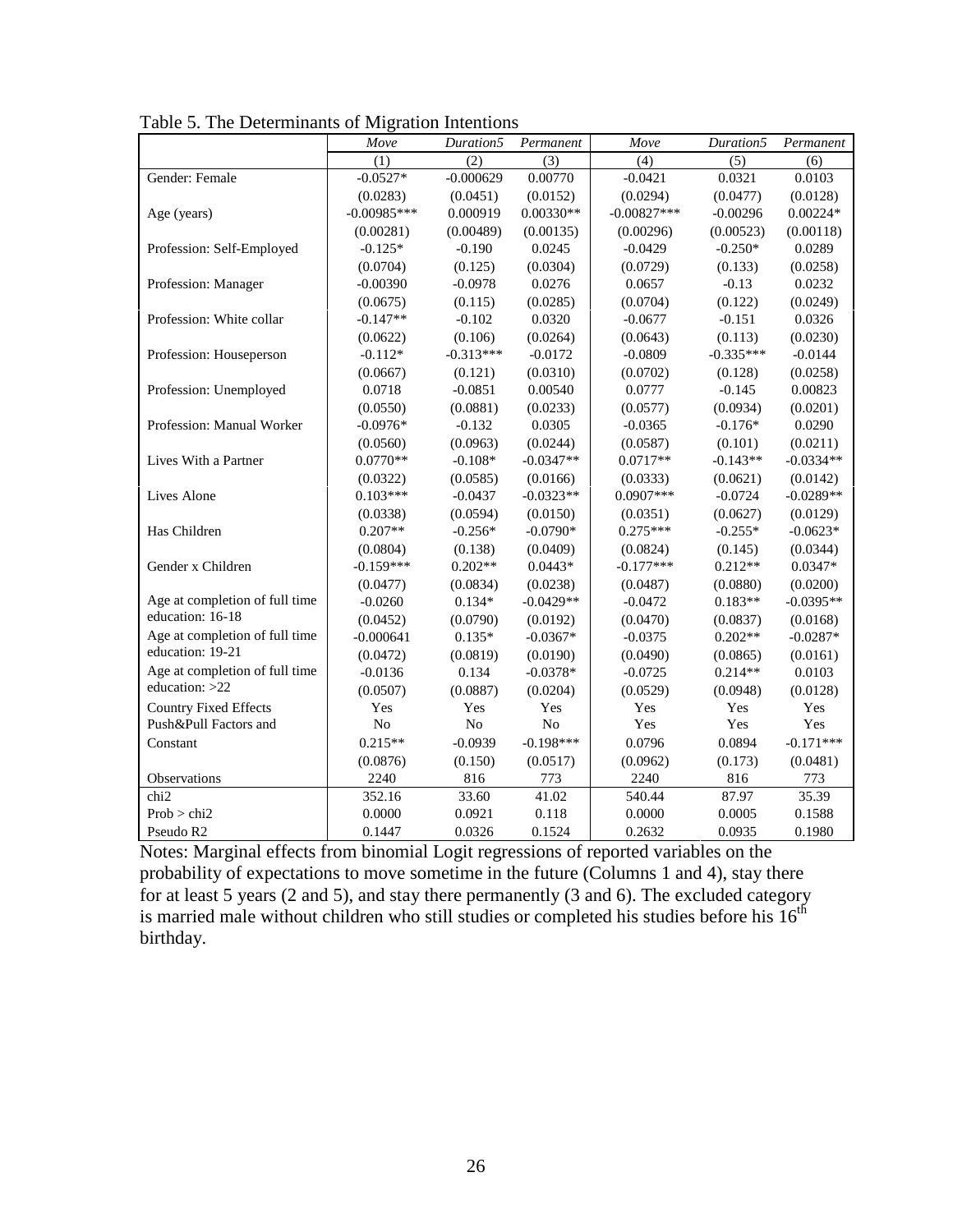| Push and Pull Factors      |            |            |            | Constraints                    |                            |                      |     |
|----------------------------|------------|------------|------------|--------------------------------|----------------------------|----------------------|-----|
|                            | (4)        | (5)        | (6)        |                                | $(4 \text{ cont} \cdot d)$ | $(5 \text{ cont'}d)$ | (6) |
| Better chances of finding  | $0.204***$ | $-0.0762*$ | $-0.00924$ | Your home is here              | $-0.288***$                | $-0.0558$            | N/A |
| employment abroad          | (0.0258)   | (0.0456)   | (0.0101)   |                                | (0.0249)                   | (0.0429)             |     |
| Better working             | $0.186***$ | 0.027      | 0.00286    | You would not impose big       | $-0.107***$                | $-0.111**$           | N/A |
| conditions abroad          | (0.0251)   | (0.0427)   | (0.00946)  | changes on family/children     | (0.0280)                   | (0.0499)             |     |
| Better career              | $0.128***$ | $0.0924*$  | N/A        | You do not want to leave       | $-0.100***$                | $-0.0619$            | N/A |
| opportunities abroad       | (0.0277)   | (0.0483)   |            | your friends behind            | (0.0273)                   | (0.0456)             |     |
| To be closer to relatives  | $0.0961**$ | $-0.084$   | N/A        | You do not want to give up     | $-0.148***$                | $-0.160**$           | N/A |
| or friends who live        | (0.0457)   | (0.0835)   |            |                                | (0.0337)                   | (0.0625)             |     |
| To discover soemthing      | $0.232***$ | $-0.118**$ | N/A        | You already have a good        | $-0.238***$                | $-0.0864$            | N/A |
| new and meet new           | (0.0323)   | (0.0531)   |            | job here                       | (0.0339)                   | (0.0611)             |     |
| To improve                 | $0.159***$ | $-0.107**$ | N/A        | It is too much effort to go    | $-0.172***$                | $-0.126*$            | N/A |
| qualifications (e.g. learn | (0.0289)   | (0.0499)   |            | and work abroad                | (0.0374)                   | (0.0695)             |     |
| Better quality of life     | $0.165***$ | 0.066      | $0.0228**$ | It is difficult to learn a new | $-0.191***$                | 0.00953              | N/A |
|                            | (0.0243)   | (0.0434)   | (0.00929)  | language                       | (0.0336)                   | (0.0587)             |     |
| Better political situation | $0.121**$  | $0.187**$  | N/A        | The cost of living is too      | $-0.0964***$               | 0.0548               | N/A |
| abroad                     | (0.0517)   | (0.0849)   |            | high abroad                    | (0.0341)                   | (0.0594)             |     |
| Better economic climate    | $0.219***$ | $-0.0677$  | 0.00523    | Yourself or your               | $-0.0382$                  | $-0.150*$            | N/A |
| abroad                     | (0.0316)   | (0.0521)   | (0.0105)   | friends/relatives have made    | (0.0526)                   | (0.0869)             |     |
| Better social and health   | $0.0567*$  | $0.102*$   | $0.0267**$ | You do not feel qulified       | $-0.171***$                | $-0.105$             | N/A |
| care system abroad         | (0.0323)   | (0.0574)   | (0.0108)   | enough to work abroad          | (0.0465)                   | (0.0873)             |     |
| Other reasons              | $0.183*$   | 0.111      | N/A        | The quality of life abroad is  | $-0.0998*$                 | $-0.0864$            | N/A |
|                            | (0.0952)   | (0.175)    |            | worse                          | (0.0561)                   | (0.0943)             |     |
|                            |            |            |            | The political situation        | 0.0172                     | 0.144                | N/A |
|                            |            |            |            | abroad is worse                | (0.0725)                   | (0.109)              |     |
|                            |            |            |            | The economic climate           | $-0.107$                   | $-0.0429$            | N/A |
|                            |            |            |            | abroad is worse                | (0.0702)                   | (0.105)              |     |
|                            |            |            |            | The attitude towards           | $-0.0321$                  | $-0.0224$            | N/A |
|                            |            |            |            | foreigners abroad is hostile   | (0.0344)                   | (0.0567)             |     |

Table 6: Impact of Push and Pull Factors and Constraints

Notes: Marginal effects from binomial Logit regression models